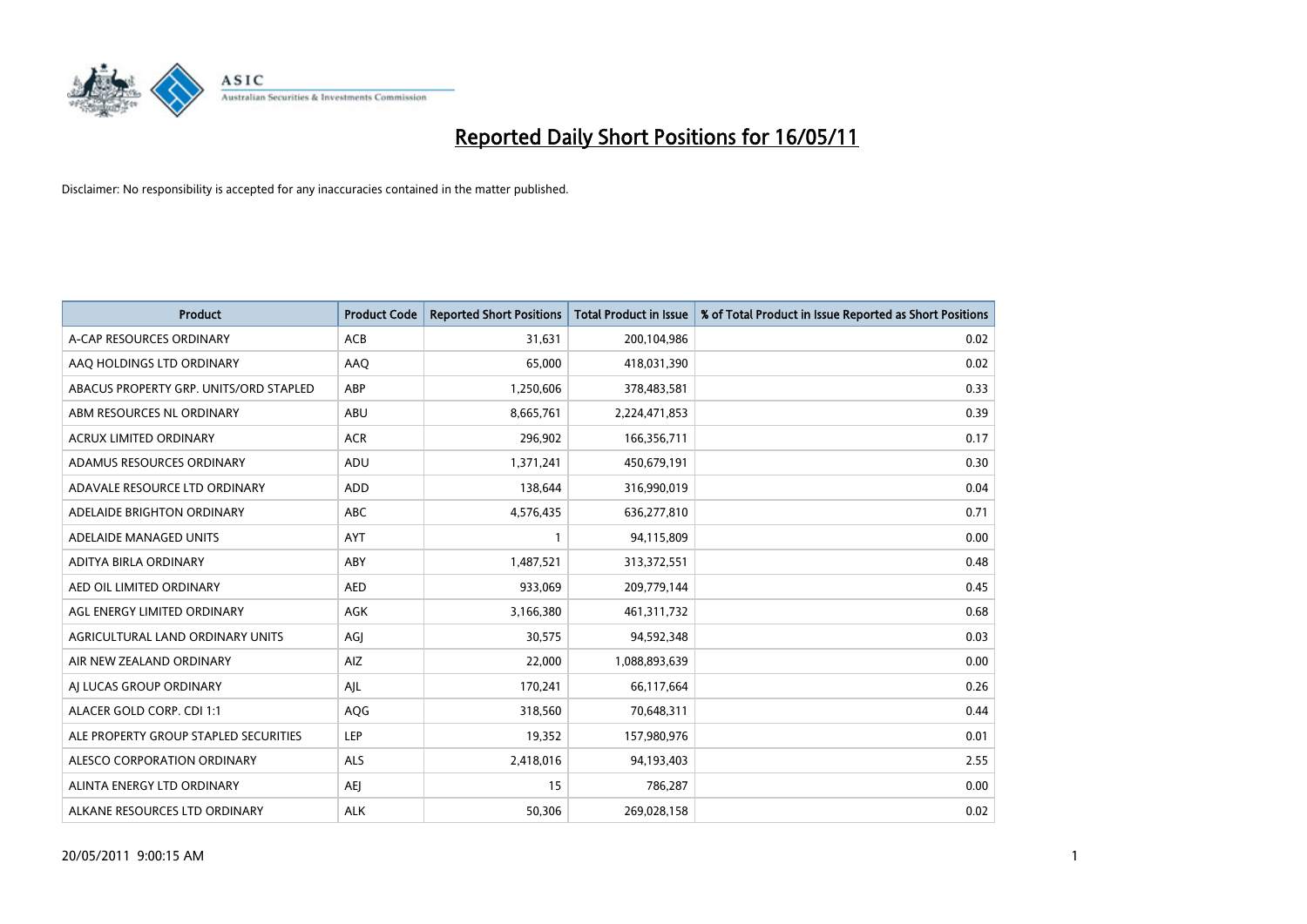

| <b>Product</b>                         | <b>Product Code</b> | <b>Reported Short Positions</b> | <b>Total Product in Issue</b> | % of Total Product in Issue Reported as Short Positions |
|----------------------------------------|---------------------|---------------------------------|-------------------------------|---------------------------------------------------------|
| ALLIANCE RESOURCES ORDINARY            | AGS                 | 165,819                         | 341,172,309                   | 0.05                                                    |
| ALLIED GOLD LIMITED ORDINARY           | <b>ALD</b>          | 1,302,608                       | 1,198,537,554                 | 0.11                                                    |
| ALTONA MINING LTD ORDINARY             | <b>AOH</b>          | 500,000                         | 472,133,029                   | 0.11                                                    |
| ALUMINA LIMITED ORDINARY               | <b>AWC</b>          | 25,077,671                      | 2,440,196,187                 | 1.02                                                    |
| AMADEUS ENERGY ORDINARY                | AMU                 | 604.000                         | 300,288,855                   | 0.20                                                    |
| AMALGAMATED HOLDINGS ORDINARY          | AHD                 | 12,452                          | 157,461,063                   | 0.01                                                    |
| AMCOR LIMITED ORDINARY                 | <b>AMC</b>          | 7,727,209                       | 1,227,416,280                 | 0.58                                                    |
| AMP LIMITED ORDINARY                   | AMP                 | 10,659,814                      | 2,789,686,764                 | 0.36                                                    |
| AMPELLA MINING ORDINARY                | <b>AMX</b>          | 493.286                         | 203,285,108                   | 0.25                                                    |
| ANGLOGOLD ASHANTI CDI 5:1              | AGG                 | 4                               | 89,207,765                    | 0.00                                                    |
| ANSELL LIMITED ORDINARY                | <b>ANN</b>          | 4,037,719                       | 133,011,550                   | 3.04                                                    |
| ANTARES ENERGY LTD ORDINARY            | <b>AZZ</b>          | 101,632                         | 275,000,000                   | 0.04                                                    |
| ANZ BANKING GRP LTD ORDINARY           | ANZ                 | 4,018,409                       | 2,596,828,457                 | 0.13                                                    |
| APA GROUP STAPLED SECURITIES           | <b>APA</b>          | 6,914,504                       | 556,193,951                   | 1.23                                                    |
| APEX MINERALS NL ORDINARY              | <b>AXM</b>          | 887,812                         | 5,550,243,713                 | 0.02                                                    |
| APN EUROPEAN RETAIL UNITS STAPLED SEC. | <b>AEZ</b>          | 11,832                          | 544,910,660                   | 0.00                                                    |
| APN NEWS & MEDIA ORDINARY              | APN                 | 19,147,748                      | 618,568,292                   | 3.08                                                    |
| AQUARIUS PLATINUM. ORDINARY            | <b>AQP</b>          | 2,354,921                       | 470,070,802                   | 0.49                                                    |
| AOUILA RESOURCES ORDINARY              | <b>AQA</b>          | 4,202,354                       | 374,368,499                   | 1.14                                                    |
| ARAFURA RESOURCE LTD ORDINARY          | <b>ARU</b>          | 5,303,430                       | 367,980,342                   | 1.45                                                    |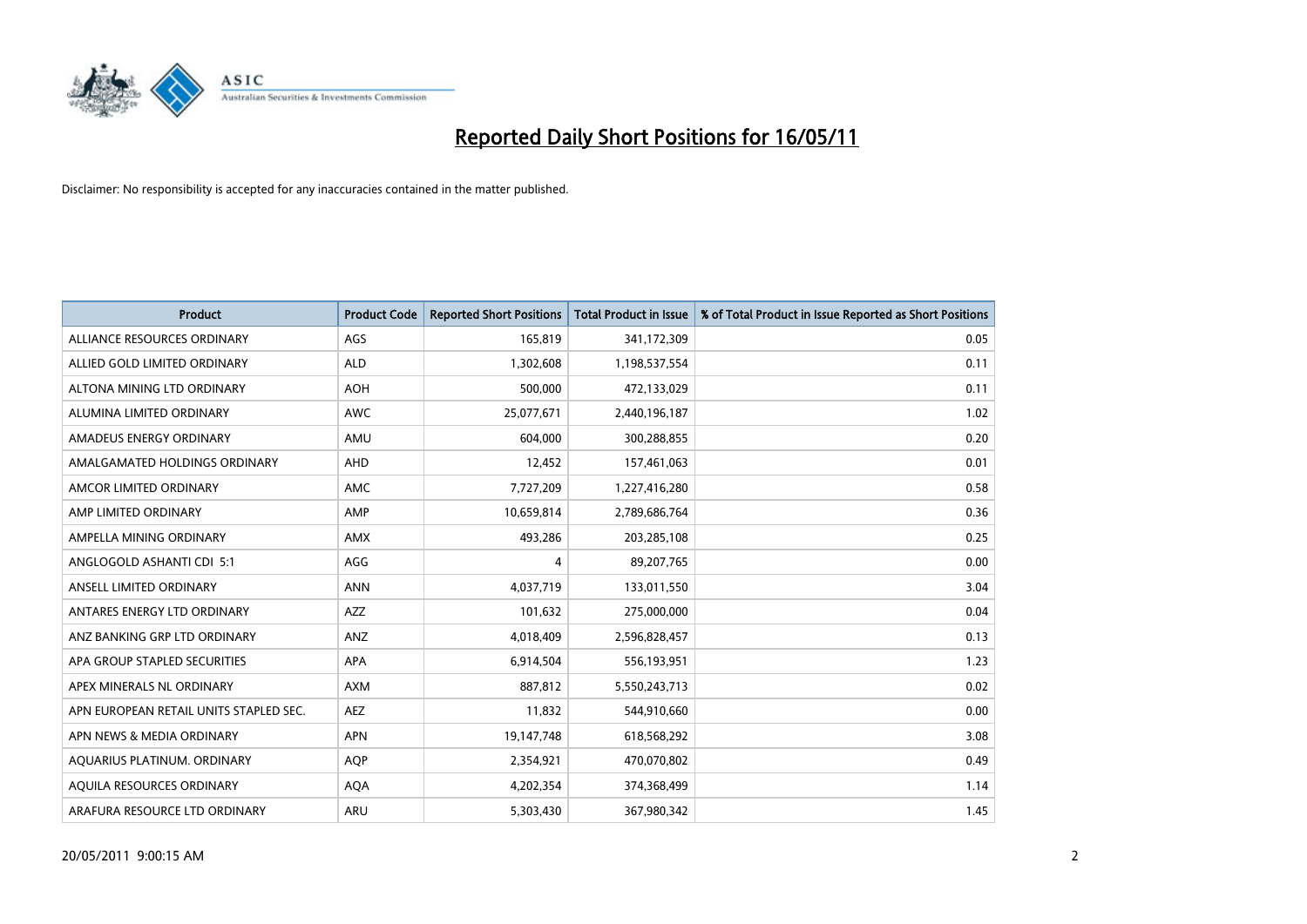

| <b>Product</b>                          | <b>Product Code</b> | <b>Reported Short Positions</b> | Total Product in Issue | % of Total Product in Issue Reported as Short Positions |
|-----------------------------------------|---------------------|---------------------------------|------------------------|---------------------------------------------------------|
| ARB CORPORATION ORDINARY                | ARP                 | 5,573                           | 72,481,302             | 0.00                                                    |
| ARDENT LEISURE GROUP STAPLED SECURITIES | AAD                 | 562,051                         | 318,147,978            | 0.16                                                    |
| ARISTOCRAT LEISURE ORDINARY             | ALL                 | 37,971,549                      | 536,480,307            | 7.09                                                    |
| ASCIANO LIMITED ORDINARY                | <b>AIO</b>          | 18,148,974                      | 2,926,103,883          | 0.64                                                    |
| ASG GROUP LIMITED ORDINARY              | <b>ASZ</b>          | 68,491                          | 169,117,796            | 0.04                                                    |
| ASPEN GROUP ORD/UNITS STAPLED           | <b>APZ</b>          | 1,159,545                       | 575,907,977            | 0.20                                                    |
| ASPIRE MINING LTD ORDINARY              | <b>AKM</b>          | 14,179                          | 539,971,483            | 0.00                                                    |
| ASTON RES LTD ORDINARY                  | <b>AZT</b>          | 18,519                          | 204,527,604            | 0.00                                                    |
| ASTRO JAP PROP GROUP STAPLED SECURITIES | AJA                 | 38,261                          | 58,445,002             | 0.07                                                    |
| ASX LIMITED ORDINARY                    | <b>ASX</b>          | 1,607,710                       | 175,136,729            | 0.92                                                    |
| ATLANTIC LIMITED ORDINARY               | ATI                 | 519,503                         | 113,179,279            | 0.46                                                    |
| ATLAS IRON LIMITED ORDINARY             | <b>AGO</b>          | 1,648,556                       | 823,820,142            | 0.19                                                    |
| AURORA MINERALS LTD ORDINARY            | <b>ARM</b>          | 416                             | 104,167,499            | 0.00                                                    |
| <b>AURORA OIL &amp; GAS ORDINARY</b>    | <b>AUT</b>          | 4,874,989                       | 403,687,342            | 1.21                                                    |
| AUSDRILL LIMITED ORDINARY               | <b>ASL</b>          | 122,988                         | 300,677,909            | 0.04                                                    |
| AUSENCO LIMITED ORDINARY                | <b>AAX</b>          | 3,316,569                       | 122,987,022            | 2.71                                                    |
| AUSTAL LIMITED ORDINARY                 | ASB                 | 221,639                         | 188,069,638            | 0.11                                                    |
| AUSTAR UNITED ORDINARY                  | <b>AUN</b>          | 2,228,635                       | 1,271,389,658          | 0.16                                                    |
| AUSTBROKERS HOLDINGS ORDINARY           | <b>AUB</b>          | 2                               | 54,658,736             | 0.00                                                    |
| AUSTIN ENGINEERING ORDINARY             | ANG                 | 103,430                         | 71,714,403             | 0.14                                                    |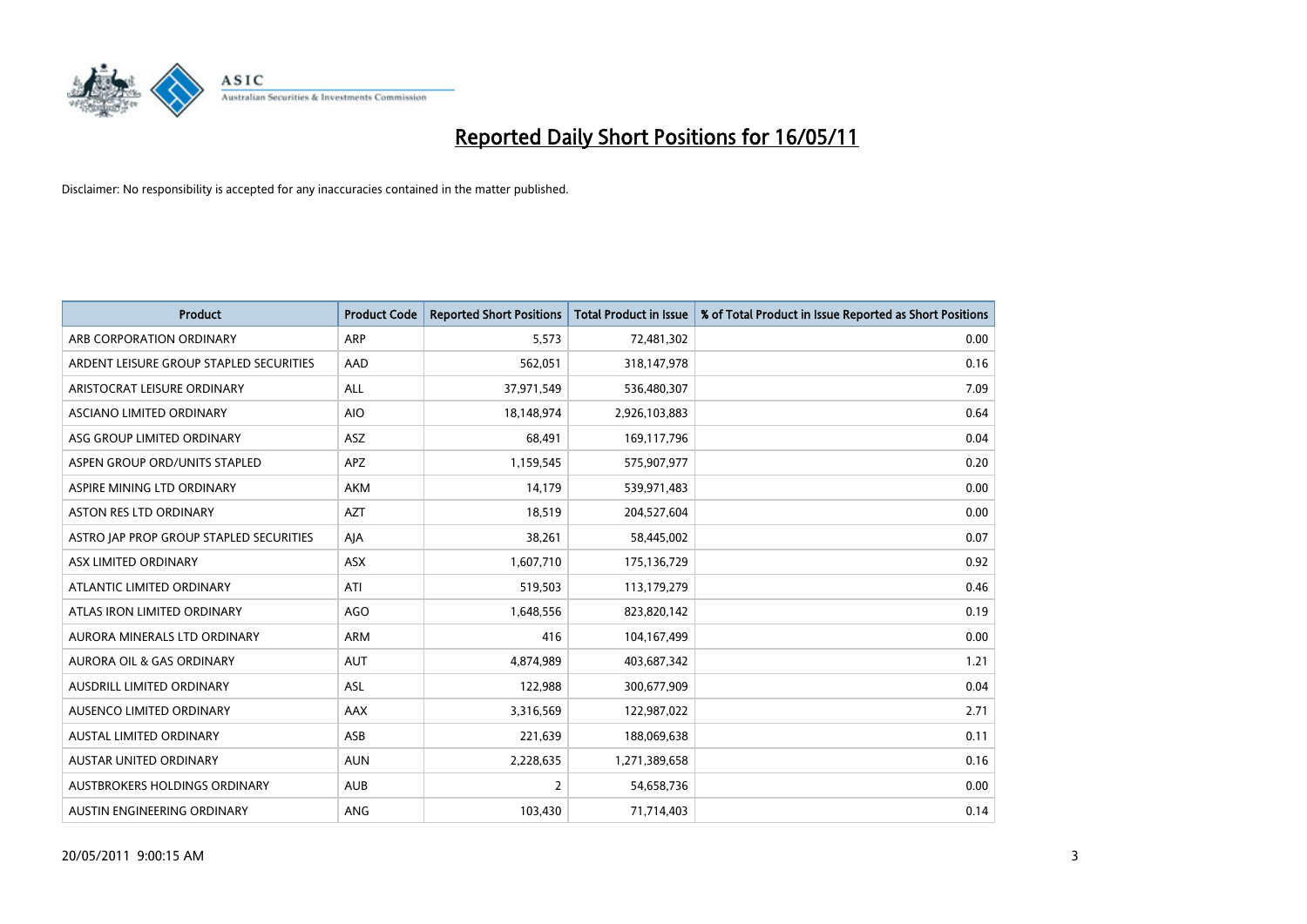

| <b>Product</b>                       | <b>Product Code</b> | <b>Reported Short Positions</b> | <b>Total Product in Issue</b> | % of Total Product in Issue Reported as Short Positions |
|--------------------------------------|---------------------|---------------------------------|-------------------------------|---------------------------------------------------------|
| <b>AUSTRALAND ASSETS ASSETS</b>      | AAZPB               | 1.168                           | 2,750,000                     | 0.04                                                    |
| AUSTRALAND PROPERTY STAPLED SECURITY | <b>ALZ</b>          | 1,066,769                       | 576,846,597                   | 0.17                                                    |
| AUSTRALIAN AGRICULT, ORDINARY        | AAC                 | 5,844,771                       | 303,904,127                   | 1.92                                                    |
| AUSTRALIAN EDUCATION UNITS           | <b>AEU</b>          | 625,000                         | 175,465,397                   | 0.36                                                    |
| AUSTRALIAN INFRASTR, UNITS/ORDINARY  | <b>AIX</b>          | 1,368,907                       | 620,733,944                   | 0.21                                                    |
| AUSTRALIAN MINES LTD ORDINARY        | <b>AUZ</b>          | 1,400,000                       | 576,910,315                   | 0.24                                                    |
| AUSTRALIAN PHARM. ORDINARY           | API                 | 897,674                         | 488,115,883                   | 0.18                                                    |
| <b>AUTOMOTIVE HOLDINGS ORDINARY</b>  | AHE                 | 288,526                         | 226,387,577                   | 0.11                                                    |
| AVEXA LIMITED ORDINARY               | <b>AVX</b>          | 243,657                         | 847,688,779                   | 0.03                                                    |
| AWE LIMITED ORDINARY                 | <b>AWE</b>          | 1,923,490                       | 521,871,941                   | 0.37                                                    |
| AZUMAH RESOURCES ORDINARY            | <b>AZM</b>          | 170,852                         | 275,196,055                   | 0.06                                                    |
| BANDANNA ENERGY ORDINARY             | <b>BND</b>          | 193,906                         | 426,515,482                   | 0.04                                                    |
| BANK OF QUEENSLAND. ORDINARY         | <b>BOO</b>          | 4,610,250                       | 222,072,957                   | 2.06                                                    |
| <b>BANNERMAN RESOURCES ORDINARY</b>  | <b>BMN</b>          | 181,990                         | 234,435,934                   | 0.08                                                    |
| <b>BASE RES LIMITED ORDINARY</b>     | <b>BSE</b>          | 64,788                          | 161,841,114                   | 0.04                                                    |
| BATHURST RESOURCES ORDINARY          | <b>BTU</b>          | 9,755,254                       | 666,141,330                   | 1.46                                                    |
| <b>BAUXITE RESOURCE LTD ORDINARY</b> | <b>BAU</b>          | 109,797                         | 235,379,896                   | 0.05                                                    |
| <b>BC IRON LIMITED ORDINARY</b>      | <b>BCI</b>          | 19,783                          | 94,361,000                    | 0.02                                                    |
| BEACH ENERGY LIMITED ORDINARY        | <b>BPT</b>          | 2,927,810                       | 1,102,788,311                 | 0.26                                                    |
| BEADELL RESOURCE LTD ORDINARY        | <b>BDR</b>          | 1,437,925                       | 622,147,828                   | 0.22                                                    |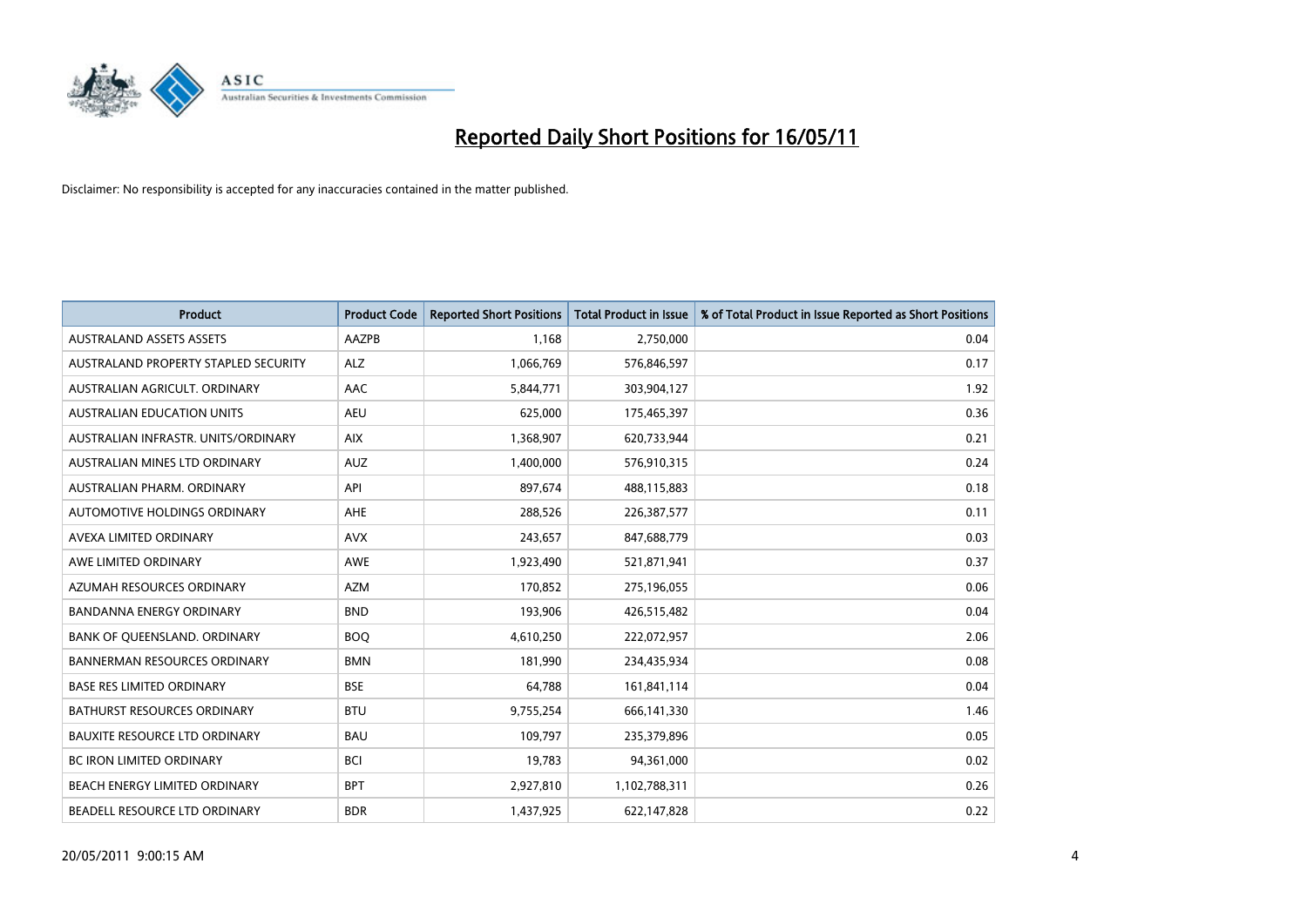

| <b>Product</b>                       | <b>Product Code</b> | <b>Reported Short Positions</b> | Total Product in Issue | % of Total Product in Issue Reported as Short Positions |
|--------------------------------------|---------------------|---------------------------------|------------------------|---------------------------------------------------------|
| BENDIGO AND ADELAIDE ORDINARY        | <b>BEN</b>          | 5,973,063                       | 360,268,130            | 1.66                                                    |
| BERKELEY RESOURCES ORDINARY          | <b>BKY</b>          | 407,460                         | 174,298,273            | 0.22                                                    |
| BETASHARES ASX FIN ETF UNITS         | <b>OFN</b>          | 38,500                          | 4,509,251              | 0.85                                                    |
| BETASHARES ASX RES ETF UNITS         | <b>ORE</b>          | 198,220                         | 4,519,432              | 4.39                                                    |
| BHP BILLITON LIMITED ORDINARY        | <b>BHP</b>          | 43,023,269                      | 3,209,181,688          | 1.27                                                    |
| <b>BILLABONG ORDINARY</b>            | <b>BBG</b>          | 17,115,470                      | 254,037,587            | 6.72                                                    |
| <b>BIOTA HOLDINGS ORDINARY</b>       | <b>BTA</b>          | 2,270,223                       | 181,417,556            | 1.24                                                    |
| <b>BISALLOY STEEL ORDINARY</b>       | <b>BIS</b>          | 84,480                          | 216,455,965            | 0.04                                                    |
| BKI INVESTMENT LTD ORDINARY          | BKI                 | 508                             | 422,863,407            | 0.00                                                    |
| <b>BLACKTHORN RESOURCES ORDINARY</b> | <b>BTR</b>          | 35,848                          | 122,918,000            | 0.03                                                    |
| <b>BLUESCOPE STEEL LTD ORDINARY</b>  | <b>BSL</b>          | 50,569,691                      | 1,842,207,385          | 2.74                                                    |
| <b>BOART LONGYEAR ORDINARY</b>       | <b>BLY</b>          | 4,614,835                       | 461,163,412            | 1.00                                                    |
| <b>BOOM LOGISTICS ORDINARY</b>       | <b>BOL</b>          | 337,999                         | 461,500,712            | 0.07                                                    |
| <b>BORAL LIMITED, ORDINARY</b>       | <b>BLD</b>          | 31,635,816                      | 729,925,990            | 4.33                                                    |
| BOTSWANA METALS LTD ORDINARY         | <b>BML</b>          | 7,000                           | 143,717,013            | 0.00                                                    |
| <b>BOUGAINVILLE COPPER ORDINARY</b>  | <b>BOC</b>          | 5,074                           | 401,062,500            | 0.00                                                    |
| <b>BOW ENERGY LIMITED ORDINARY</b>   | <b>BOW</b>          | 5,022,028                       | 349,417,229            | 1.43                                                    |
| <b>BRADKEN LIMITED ORDINARY</b>      | <b>BKN</b>          | 1,390,799                       | 142,829,226            | 0.96                                                    |
| <b>BRAMBLES LIMITED ORDINARY</b>     | <b>BXB</b>          | 14,044,241                      | 1,479,312,746          | 0.92                                                    |
| BREVILLE GROUP LTD ORDINARY          | <b>BRG</b>          | 3,739                           | 129,995,322            | 0.00                                                    |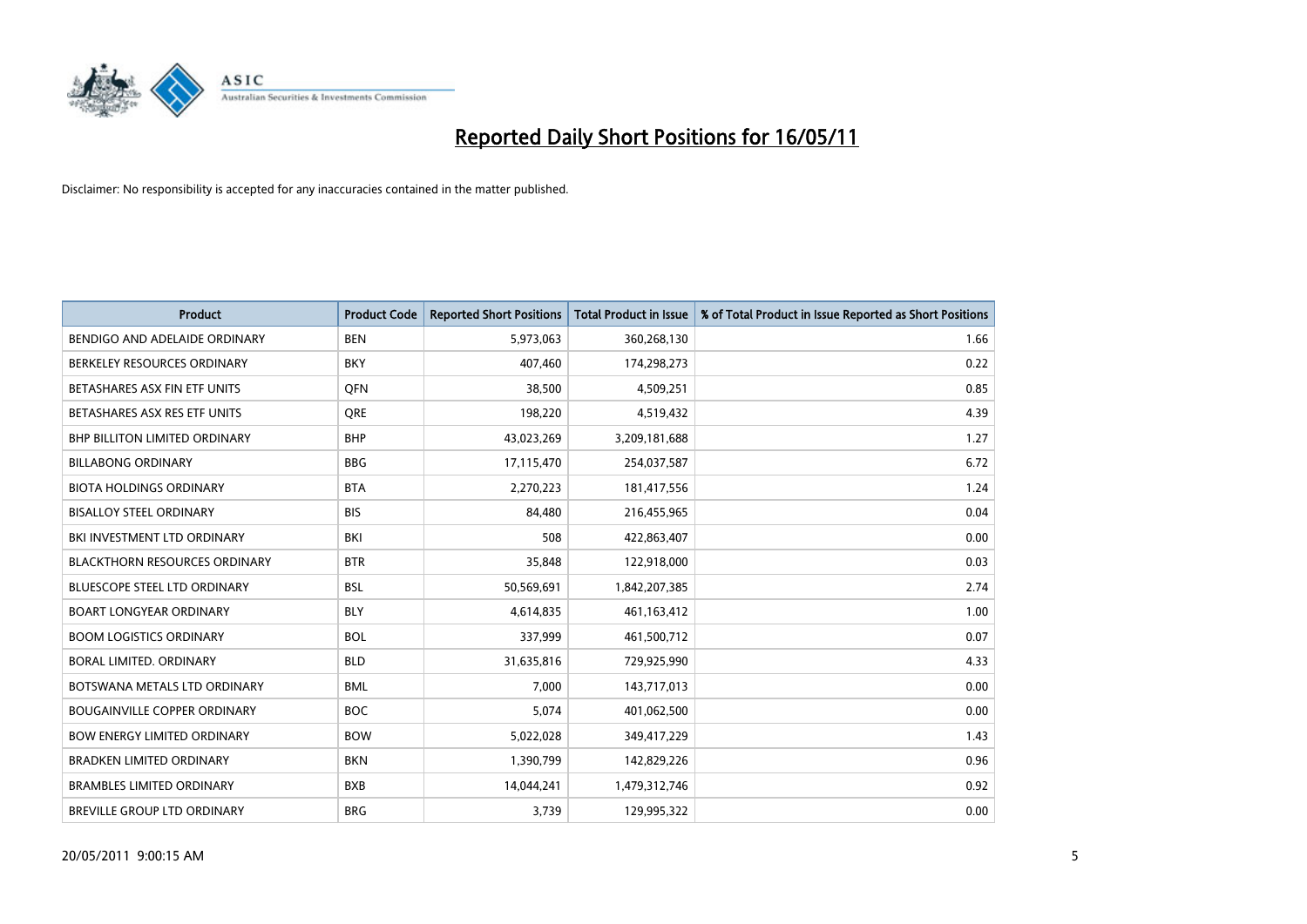

| <b>Product</b>                        | <b>Product Code</b> | <b>Reported Short Positions</b> | <b>Total Product in Issue</b> | % of Total Product in Issue Reported as Short Positions |
|---------------------------------------|---------------------|---------------------------------|-------------------------------|---------------------------------------------------------|
| <b>BRICKWORKS LIMITED ORDINARY</b>    | <b>BKW</b>          | 15,093                          | 147,567,333                   | 0.01                                                    |
| <b>BROCKMAN RESOURCES ORDINARY</b>    | <b>BRM</b>          | 76,717                          | 144,803,151                   | 0.05                                                    |
| BT INVESTMENT MNGMNT ORDINARY         | <b>BTT</b>          | 655,691                         | 160,000,000                   | 0.41                                                    |
| <b>BURU ENERGY ORDINARY</b>           | <b>BRU</b>          | 7,050,835                       | 182,840,549                   | 3.86                                                    |
| <b>BWP TRUST ORDINARY UNITS</b>       | <b>BWP</b>          | 1,348,661                       | 520,012,793                   | 0.25                                                    |
| CABCHARGE AUSTRALIA ORDINARY          | CAB                 | 855,670                         | 120,437,014                   | 0.71                                                    |
| CALTEX AUSTRALIA ORDINARY             | <b>CTX</b>          | 6,527,763                       | 270,000,000                   | 2.43                                                    |
| CAMPBELL BROTHERS ORDINARY            | <b>CPB</b>          | 83,449                          | 67,503,411                    | 0.11                                                    |
| CAPE LAMBERT RES LTD ORDINARY         | <b>CFE</b>          | 1,268,437                       | 571,849,603                   | 0.22                                                    |
| CARABELLA RES LTD ORDINARY            | <b>CLR</b>          | 347,598                         | 54,711,817                    | 0.63                                                    |
| <b>CARBON ENERGY ORDINARY</b>         | <b>CNX</b>          | 947,389                         | 698,517,858                   | 0.12                                                    |
| CARDNO LIMITED ORDINARY               | CDD                 | 8,033                           | 106,840,756                   | 0.01                                                    |
| CARNARVON PETROLEUM ORDINARY          | <b>CVN</b>          | 10,249,687                      | 687,820,634                   | 1.50                                                    |
| <b>CARNEGIE WAVE ENERGY ORDINARY</b>  | <b>CWE</b>          | 83,000                          | 859,087,627                   | 0.01                                                    |
| <b>CARPATHIAN RESOURCES ORDINARY</b>  | <b>CPN</b>          | 75,000                          | 265,533,501                   | 0.03                                                    |
| CARPENTARIA EXP. LTD ORDINARY         | CAP                 | 9,777                           | 98,741,301                    | 0.01                                                    |
| CARSALES.COM LTD ORDINARY             | <b>CRZ</b>          | 4,035,072                       | 234,338,300                   | 1.72                                                    |
| CASH CONVERTERS ORD/DIV ACCESS        | CCV                 | 68,191                          | 379,761,025                   | 0.01                                                    |
| <b>CASPIAN OIL &amp; GAS ORDINARY</b> | <b>CIG</b>          | 50,000                          | 1,331,500,513                 | 0.00                                                    |
| <b>CATALPA RESOURCES ORDINARY</b>     | CAH                 | 116,433                         | 178,014,015                   | 0.06                                                    |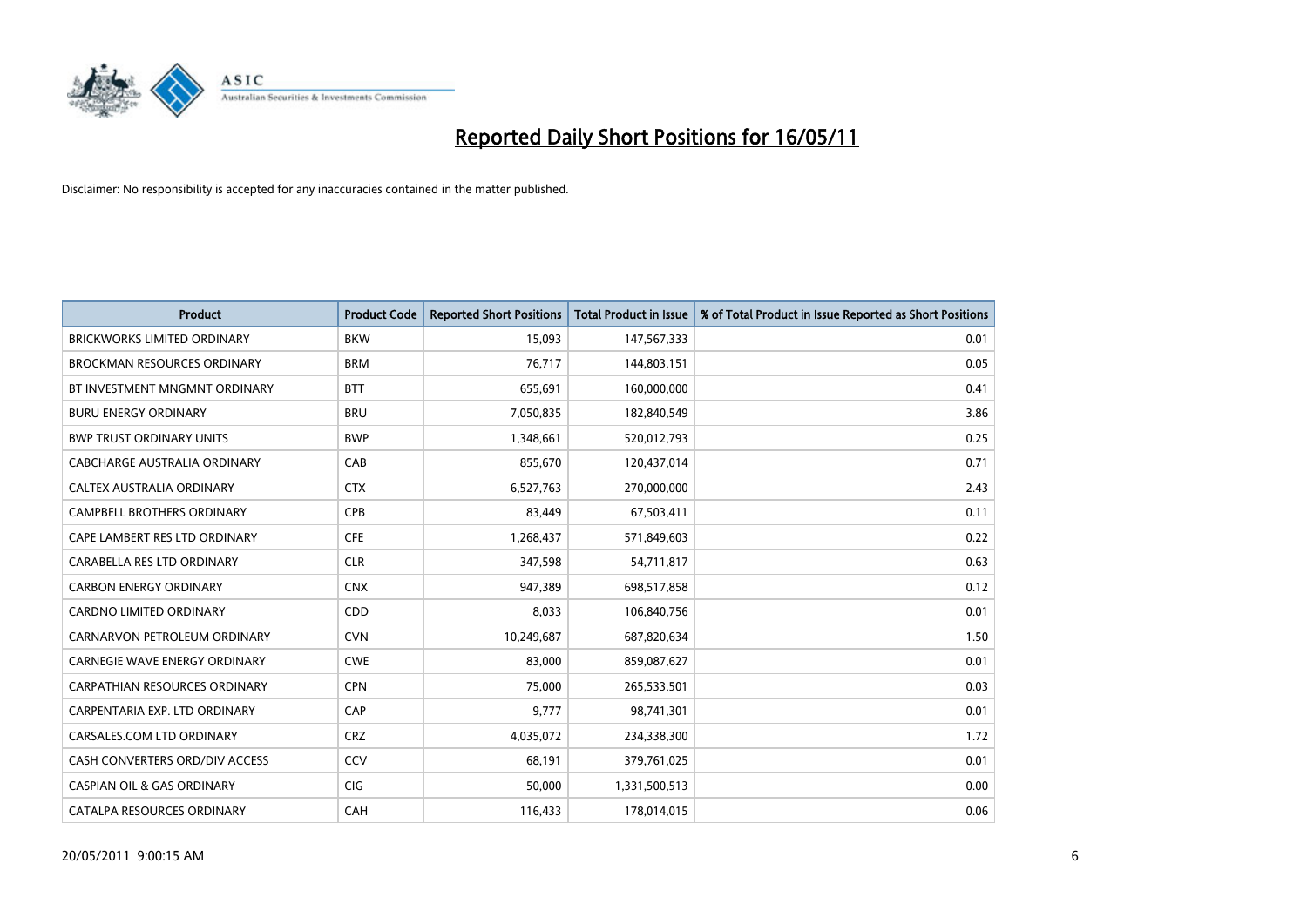

| <b>Product</b>                                | <b>Product Code</b> | <b>Reported Short Positions</b> | <b>Total Product in Issue</b> | % of Total Product in Issue Reported as Short Positions |
|-----------------------------------------------|---------------------|---------------------------------|-------------------------------|---------------------------------------------------------|
| <b>CEC GROUP LIMITED ORDINARY</b>             | <b>CEG</b>          | 1.750                           | 79,662,662                    | 0.00                                                    |
| <b>CELLNET GROUP ORDINARY</b>                 | <b>CLT</b>          | 1,342                           | 61,596,082                    | 0.00                                                    |
| CENTRAL PETROLEUM ORDINARY                    | <b>CTP</b>          | 243,525                         | 982,298,842                   | 0.02                                                    |
| <b>CENTRO PROPERTIES UNITS/ORD STAPLED</b>    | <b>CNP</b>          | 202,365                         | 972,414,514                   | 0.02                                                    |
| <b>CENTRO RETAIL GROUP STAPLED SECURITIES</b> | <b>CER</b>          | 809,712                         | 2,286,399,424                 | 0.03                                                    |
| <b>CERAMIC FUEL CELLS ORDINARY</b>            | <b>CFU</b>          | 1,237,073                       | 1,201,353,566                 | 0.10                                                    |
| <b>CFS RETAIL PROPERTY UNITS</b>              | <b>CFX</b>          | 37,572,071                      | 2,839,591,911                 | 1.29                                                    |
| CGA MINING LIMITED ORDINARY                   | <b>CGX</b>          | 333,885                         | 333,265,726                   | 0.10                                                    |
| <b>CHALLENGER DIV.PRO. STAPLED UNITS</b>      | <b>CDI</b>          | 65,100                          | 913,426,007                   | 0.00                                                    |
| <b>CHALLENGER INFRAST, STAPLED UNITS</b>      | <b>CIF</b>          | 14,272                          | 316,223,785                   | 0.00                                                    |
| <b>CHALLENGER LIMITED ORDINARY</b>            | CGF                 | 5,090,674                       | 500,332,188                   | 1.00                                                    |
| CHANDLER MACLEOD LTD ORDINARY                 | <b>CMG</b>          | 11,970                          | 463,971,344                   | 0.00                                                    |
| CHARTER HALL GROUP STAPLED US PROHIBIT.       | <b>CHC</b>          | 1,155,128                       | 306,341,814                   | 0.37                                                    |
| <b>CHARTER HALL OFFICE UNIT</b>               | COO                 | 1,977,744                       | 493,319,730                   | 0.41                                                    |
| <b>CHARTER HALL RETAIL UNITS</b>              | <b>COR</b>          | 274,853                         | 305,200,723                   | 0.07                                                    |
| CHEMGENEX PHARMACEUT ORDINARY                 | <b>CXS</b>          | 5,107,206                       | 313,558,870                   | 1.63                                                    |
| CITIGOLD CORP LTD ORDINARY                    | <b>CTO</b>          | 2,059,217                       | 1,067,578,301                 | 0.20                                                    |
| CLINUVEL PHARMACEUT. ORDINARY                 | <b>CUV</b>          | 4,127                           | 30,381,706                    | 0.01                                                    |
| <b>CLOUGH LIMITED ORDINARY</b>                | <b>CLO</b>          | 305,838                         | 769,801,269                   | 0.04                                                    |
| <b>COAL &amp; ALLIED ORDINARY</b>             | <b>CNA</b>          | 5,240                           | 86,584,735                    | 0.01                                                    |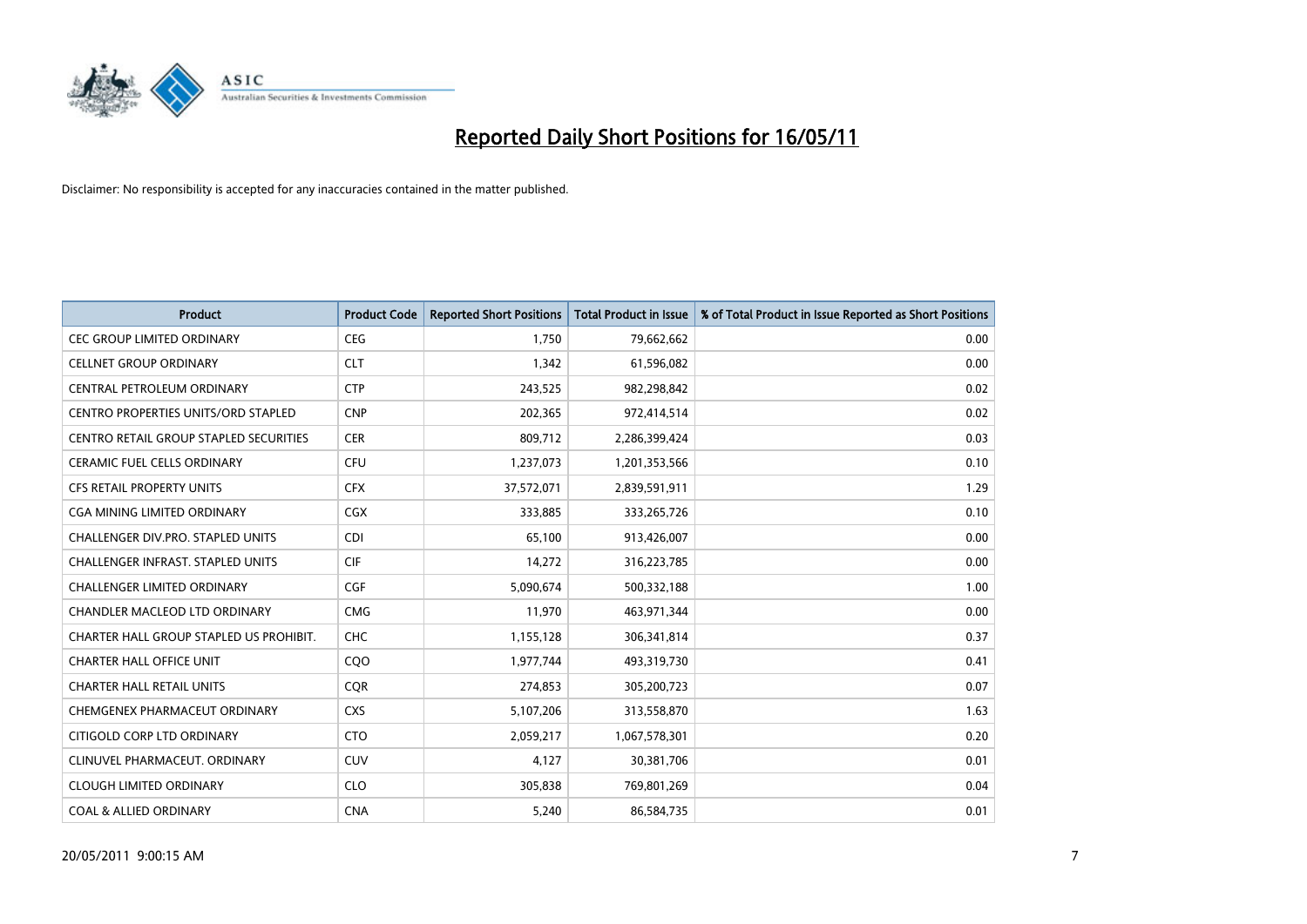

| <b>Product</b>                          | <b>Product Code</b> | <b>Reported Short Positions</b> | <b>Total Product in Issue</b> | % of Total Product in Issue Reported as Short Positions |
|-----------------------------------------|---------------------|---------------------------------|-------------------------------|---------------------------------------------------------|
| COAL OF AFRICA LTD ORDINARY             | <b>CZA</b>          | 263,509                         | 531,139,661                   | 0.05                                                    |
| <b>COALSPUR MINES LTD ORDINARY</b>      | <b>CPL</b>          | 2,070,434                       | 527,593,428                   | 0.38                                                    |
| COCA-COLA AMATIL ORDINARY               | CCL                 | 10,670,268                      | 757,969,396                   | 1.39                                                    |
| COCHLEAR LIMITED ORDINARY               | <b>COH</b>          | 1,573,250                       | 56,745,023                    | 2.76                                                    |
| <b>COCKATOO COAL ORDINARY</b>           | <b>COK</b>          | 12,529,031                      | 1,016,096,908                 | 1.23                                                    |
| <b>COKAL LTD ORDINARY</b>               | <b>CKA</b>          | 392,815                         | 128,083,735                   | 0.31                                                    |
| COMMONWEALTH BANK, ORDINARY             | CBA                 | 14,142,063                      | 1,558,627,244                 | 0.84                                                    |
| <b>COMMONWEALTH PROP ORDINARY UNITS</b> | <b>CPA</b>          | 49,818,927                      | 2,449,599,711                 | 2.02                                                    |
| <b>COMPASS RESOURCES ORDINARY</b>       | <b>CMR</b>          | 160,952                         | 147,402,920                   | 0.11                                                    |
| <b>COMPUTERSHARE LTD ORDINARY</b>       | <b>CPU</b>          | 4,466,471                       | 555,664,059                   | 0.78                                                    |
| <b>CONNECTEAST GROUP STAPLED</b>        | CEU                 | 18,257,450                      | 3,940,145,951                 | 0.46                                                    |
| CONQUEST MINING ORDINARY                | CQT                 | 253,717                         | 583,241,478                   | 0.03                                                    |
| CONSOLIDATED MEDIA. ORDINARY            | <b>CMI</b>          | 3,846,512                       | 561,834,996                   | 0.69                                                    |
| <b>CONTANGO MICROCAP ORDINARY</b>       | <b>CTN</b>          | 7,500                           | 146,423,793                   | 0.01                                                    |
| CONTINENTAL COAL LTD ORDINARY           | CCC                 | 732,593                         | 1,980,616,757                 | 0.04                                                    |
| <b>COOPER ENERGY LTD ORDINARY</b>       | <b>COE</b>          | 121,728                         | 292,576,001                   | 0.05                                                    |
| COPPER STRIKE LTD ORDINARY              | <b>CSE</b>          | 714                             | 129,455,571                   | 0.00                                                    |
| <b>CORDLIFE LIMITED ORDINARY</b>        | CBB                 | 30,580                          | 145,360,920                   | 0.02                                                    |
| <b>COUNT FINANCIAL ORDINARY</b>         | COU                 | 692,074                         | 262,212,976                   | 0.27                                                    |
| <b>CROMWELL PROP STAPLED SECURITIES</b> | <b>CMW</b>          | 85,622                          | 962,845,605                   | 0.01                                                    |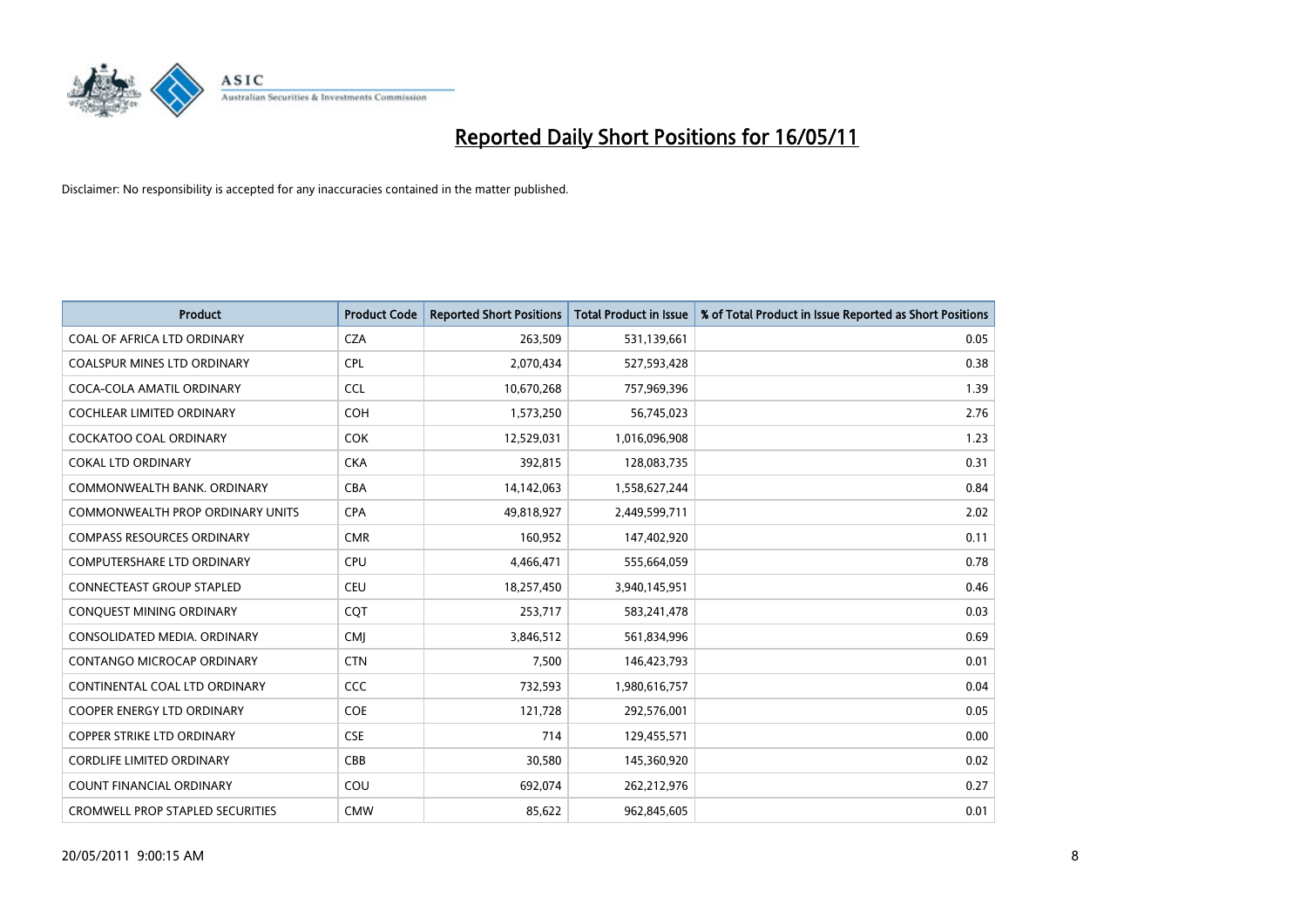

| <b>Product</b>                      | <b>Product Code</b> | <b>Reported Short Positions</b> | Total Product in Issue | % of Total Product in Issue Reported as Short Positions |
|-------------------------------------|---------------------|---------------------------------|------------------------|---------------------------------------------------------|
| <b>CROWN LIMITED ORDINARY</b>       | <b>CWN</b>          | 3,757,757                       | 754,131,800            | 0.48                                                    |
| <b>CSG LIMITED ORDINARY</b>         | CSV                 | 1,434,509                       | 277,224,500            | 0.52                                                    |
| <b>CSL LIMITED ORDINARY</b>         | <b>CSL</b>          | 8,155,653                       | 532,303,803            | 1.50                                                    |
| <b>CSR LIMITED ORDINARY</b>         | <b>CSR</b>          | 18,484,545                      | 506,000,315            | 3.63                                                    |
| <b>CUDECO LIMITED ORDINARY</b>      | CDU                 | 959.680                         | 145,512,643            | 0.66                                                    |
| <b>CUE ENERGY RESOURCE ORDINARY</b> | <b>CUE</b>          | 84,070                          | 694,819,718            | 0.01                                                    |
| <b>CUSTOMERS LIMITED ORDINARY</b>   | CUS                 | 62,320                          | 134,869,357            | 0.04                                                    |
| DART ENERGY LTD ORDINARY            | <b>DTE</b>          | 1,715,968                       | 659,706,374            | 0.25                                                    |
| DAVID JONES LIMITED ORDINARY        | <b>DJS</b>          | 27,552,378                      | 520,751,395            | 5.27                                                    |
| DECMIL GROUP LIMITED ORDINARY       | <b>DCG</b>          | 17,397                          | 124,204,568            | 0.01                                                    |
| DEEP YELLOW LIMITED ORDINARY        | <b>DYL</b>          | 78,568                          | 1,127,534,458          | 0.01                                                    |
| DEVINE LIMITED ORDINARY             | <b>DVN</b>          | 1,000                           | 634,918,223            | 0.00                                                    |
| DEXUS PROPERTY GROUP STAPLED UNITS  | <b>DXS</b>          | 17,910,336                      | 4,839,024,176          | 0.37                                                    |
| DISCOVERY METALS LTD ORDINARY       | <b>DML</b>          | 3,023,429                       | 437,114,481            | 0.69                                                    |
| DOMINO PIZZA ENTERPR ORDINARY       | <b>DMP</b>          | 250,003                         | 68,407,674             | 0.37                                                    |
| DOWNER EDI LIMITED ORDINARY         | <b>DOW</b>          | 5,818,588                       | 429,100,296            | 1.34                                                    |
| DRILLSEARCH ENERGY ORDINARY         | <b>DLS</b>          | 37,728                          | 207,308,417            | 0.02                                                    |
| DUET GROUP STAPLED US PROHIBIT.     | <b>DUE</b>          | 2,179,655                       | 909,692,991            | 0.22                                                    |
| DULUXGROUP LIMITED ORDINARY         | <b>DLX</b>          | 8,620,782                       | 367,456,259            | 2.33                                                    |
| DWS ADVANCED ORDINARY               | <b>DWS</b>          | 1,019                           | 132,362,763            | 0.00                                                    |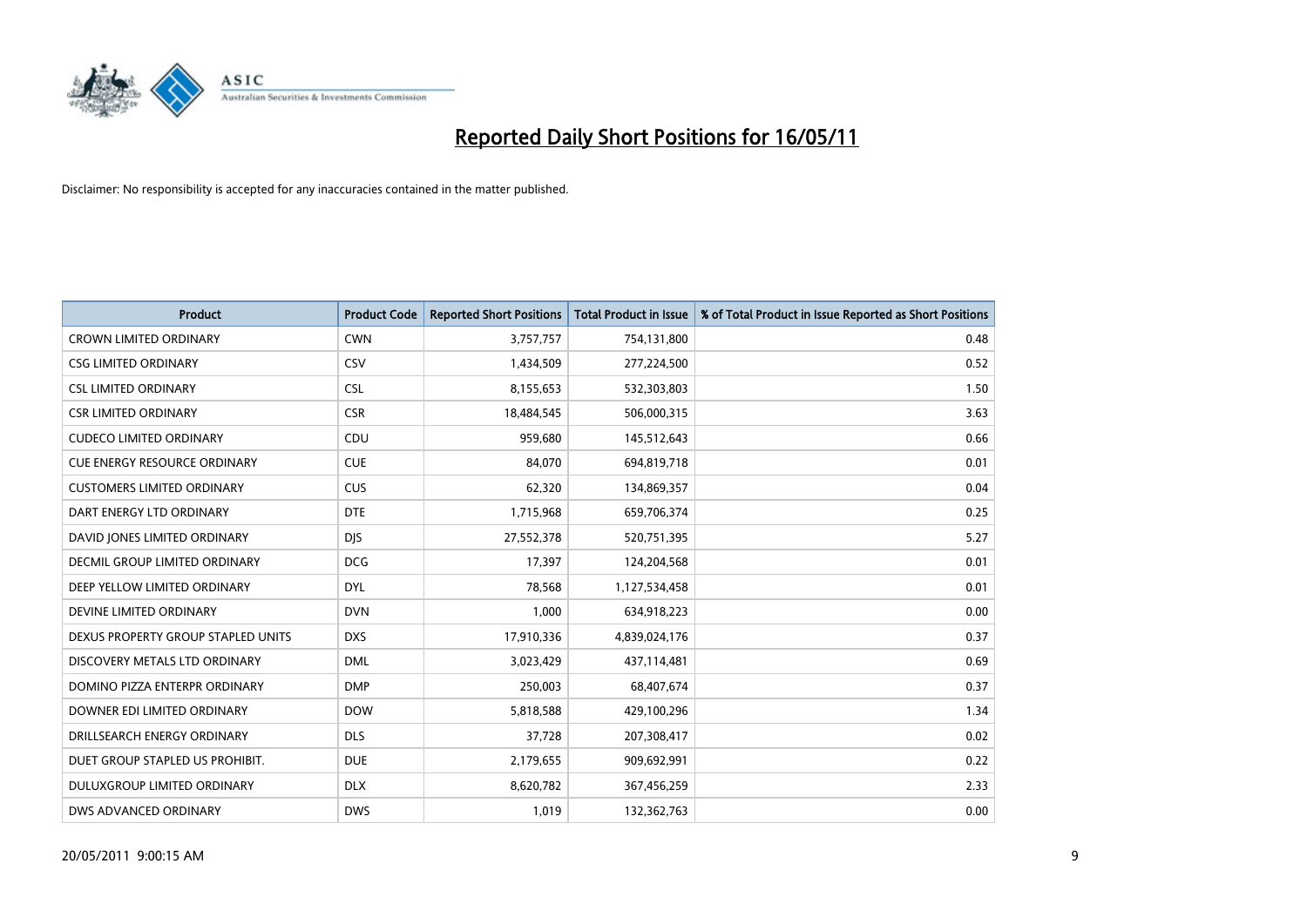

| <b>Product</b>                            | <b>Product Code</b> | <b>Reported Short Positions</b> | <b>Total Product in Issue</b> | % of Total Product in Issue Reported as Short Positions |
|-------------------------------------------|---------------------|---------------------------------|-------------------------------|---------------------------------------------------------|
| <b>EASTERN STAR GAS ORDINARY</b>          | <b>ESG</b>          | 7,455,009                       | 991,567,041                   | 0.74                                                    |
| EDT RETAIL TRUST UNITS                    | <b>EDT</b>          | 907,729                         | 4,700,290,868                 | 0.02                                                    |
| ELDERS LIMITED HYBRIDS                    | <b>ELDPA</b>        | 126,140                         | 1,500,000                     | 8.41                                                    |
| <b>ELDERS LIMITED ORDINARY</b>            | <b>ELD</b>          | 14,880,268                      | 448,598,480                   | 3.30                                                    |
| ELDORADO GOLD CORP CDI 1:1                | EAU                 | 93,970                          | 19,644,760                    | 0.46                                                    |
| ELEMENTAL MINERALS ORDINARY               | <b>ELM</b>          | 169,451                         | 158,541,062                   | 0.11                                                    |
| ELIXIR PETROLEUM LTD ORDINARY             | <b>EXR</b>          | 324,400                         | 188,988,472                   | 0.17                                                    |
| <b>EMECO HOLDINGS ORDINARY</b>            | <b>EHL</b>          | 342,454                         | 631,237,586                   | 0.04                                                    |
| <b>ENERGY RESOURCES ORDINARY 'A'</b>      | <b>ERA</b>          | 5,152,720                       | 190,737,934                   | 2.70                                                    |
| <b>ENERGY WORLD CORPOR, ORDINARY</b>      | <b>EWC</b>          | 20,403,257                      | 1,561,166,672                 | 1.29                                                    |
| ENTEK ENERGY LTD ORDINARY                 | <b>ETE</b>          | 489,903                         | 330,846,405                   | 0.15                                                    |
| ENTELLECT LIMITED ORDINARY                | <b>ESN</b>          | 464,050                         | 87,239,240                    | 0.53                                                    |
| <b>ENVESTRA LIMITED ORDINARY</b>          | <b>ENV</b>          | 3,599,015                       | 1,468,560,201                 | 0.25                                                    |
| EQUINOX MINERALS LTD CHESS DEPOSITARY INT | EQN                 | 2,744,550                       | 879,495,876                   | 0.31                                                    |
| <b>EUROZ LIMITED ORDINARY</b>             | EZL                 | 83,780                          | 140,561,597                   | 0.06                                                    |
| <b>EVEREST FINANCIAL ORDINARY</b>         | <b>EFG</b>          | 4,300                           | 25,143,824                    | 0.02                                                    |
| EXTRACT RESOURCES ORDINARY                | <b>EXT</b>          | 1,207,206                       | 251,191,285                   | 0.47                                                    |
| FAIRFAX MEDIA LTD ORDINARY                | <b>FXI</b>          | 297,209,269                     | 2,351,955,725                 | 12.63                                                   |
| FAR LTD ORDINARY                          | <b>FAR</b>          | 21,000,000                      | 1,245,351,164                 | 1.69                                                    |
| <b>FERRAUS LIMITED ORDINARY</b>           | <b>FRS</b>          | 1,370                           | 249,398,565                   | 0.00                                                    |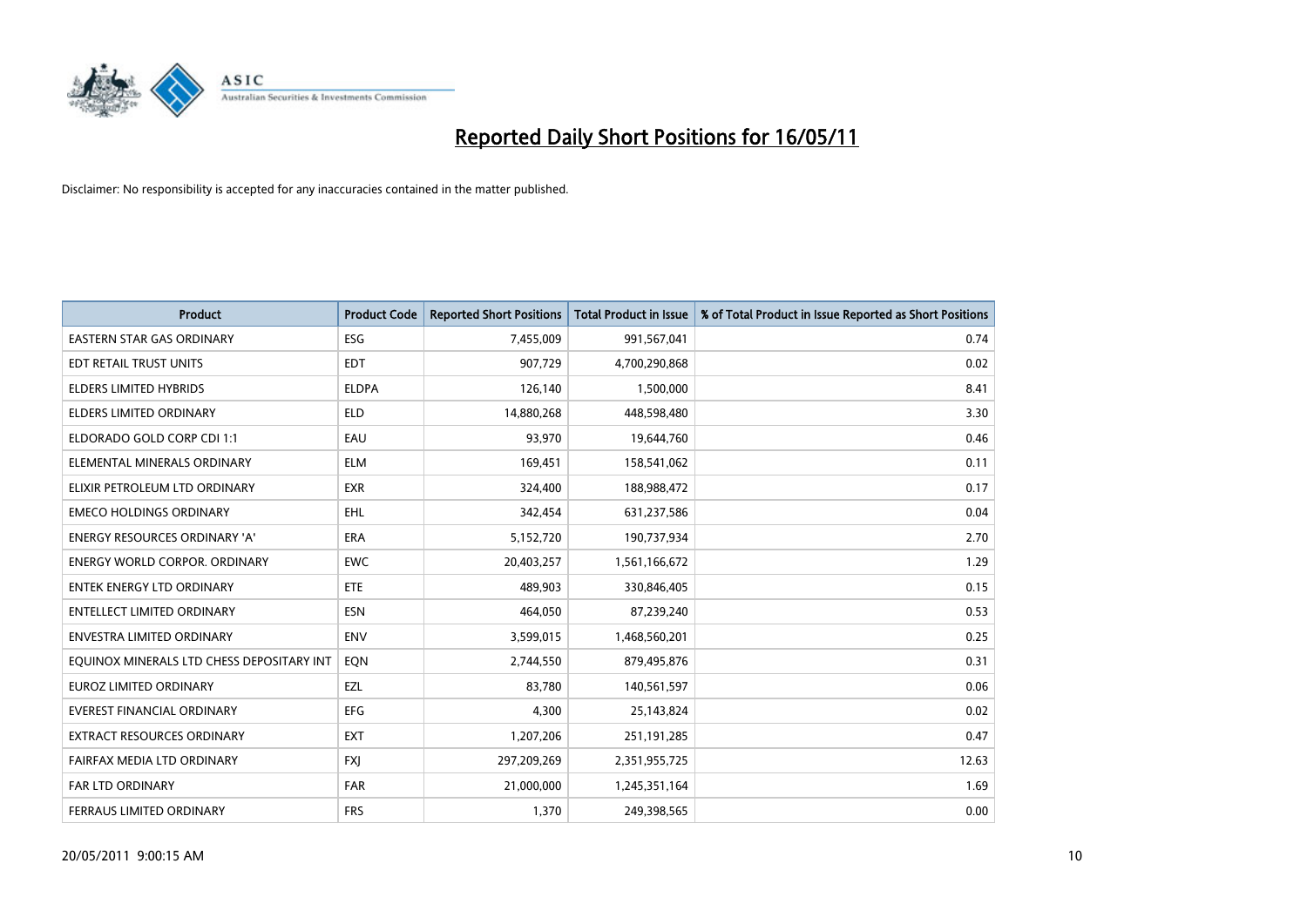

| <b>Product</b>                        | <b>Product Code</b> | <b>Reported Short Positions</b> | <b>Total Product in Issue</b> | % of Total Product in Issue Reported as Short Positions |
|---------------------------------------|---------------------|---------------------------------|-------------------------------|---------------------------------------------------------|
| FISHER & PAYKEL APP. ORDINARY         | <b>FPA</b>          | 18.298                          | 724,235,162                   | 0.00                                                    |
| FISHER & PAYKEL H. ORDINARY           | <b>FPH</b>          | 2,385,266                       | 520,473,867                   | 0.46                                                    |
| FKP PROPERTY GROUP STAPLED SECURITIES | <b>FKP</b>          | 20,644,936                      | 1,184,196,147                 | 1.74                                                    |
| FLEETWOOD CORP ORDINARY               | <b>FWD</b>          | 272,591                         | 57,820,053                    | 0.48                                                    |
| FLETCHER BUILDING ORDINARY            | <b>FBU</b>          | 6,081,738                       | 678,573,570                   | 0.88                                                    |
| <b>FLEXIGROUP LIMITED ORDINARY</b>    | <b>FXL</b>          | 120,373                         | 275,472,492                   | 0.05                                                    |
| <b>FLIGHT CENTRE ORDINARY</b>         | <b>FLT</b>          | 3,465,617                       | 99,939,087                    | 3.45                                                    |
| <b>FLINDERS MINES LTD ORDINARY</b>    | <b>FMS</b>          | 21,307,931                      | 1,820,634,571                 | 1.16                                                    |
| <b>FOCUS MINERALS LTD ORDINARY</b>    | <b>FML</b>          | 339.999                         | 3,440,515,431                 | 0.01                                                    |
| <b>FORGE GROUP LIMITED ORDINARY</b>   | <b>FGE</b>          | 32,921                          | 82,924,014                    | 0.03                                                    |
| FORTE ENERGY NL ORDINARY              | <b>FTE</b>          | 2,658,986                       | 695,589,311                   | 0.38                                                    |
| FORTESCUE METALS GRP ORDINARY         | <b>FMG</b>          | 25,309,137                      | 3,112,917,409                 | 0.79                                                    |
| <b>FOSTER'S GROUP ORDINARY</b>        | FGL                 | 6,516,582                       | 1,940,894,542                 | 0.33                                                    |
| FTD CORPORATION ORDINARY              | <b>FTD</b>          | 8,088                           | 36,474,593                    | 0.02                                                    |
| <b>FUNTASTIC LIMITED ORDINARY</b>     | <b>FUN</b>          | 322,528                         | 340,997,682                   | 0.09                                                    |
| <b>G.U.D. HOLDINGS ORDINARY</b>       | GUD                 | 338,885                         | 69,089,611                    | 0.47                                                    |
| <b>GALAXY RESOURCES ORDINARY</b>      | GXY                 | 828,035                         | 245,236,053                   | 0.34                                                    |
| <b>GEODYNAMICS LIMITED ORDINARY</b>   | <b>GDY</b>          | 329,008                         | 336,892,832                   | 0.10                                                    |
| <b>GINDALBIE METALS LTD ORDINARY</b>  | <b>GBG</b>          | 47,593,637                      | 935,615,590                   | 5.09                                                    |
| <b>GLOBAL MINING ORDINARY</b>         | <b>GMI</b>          | 8.951                           | 191,820,968                   | 0.00                                                    |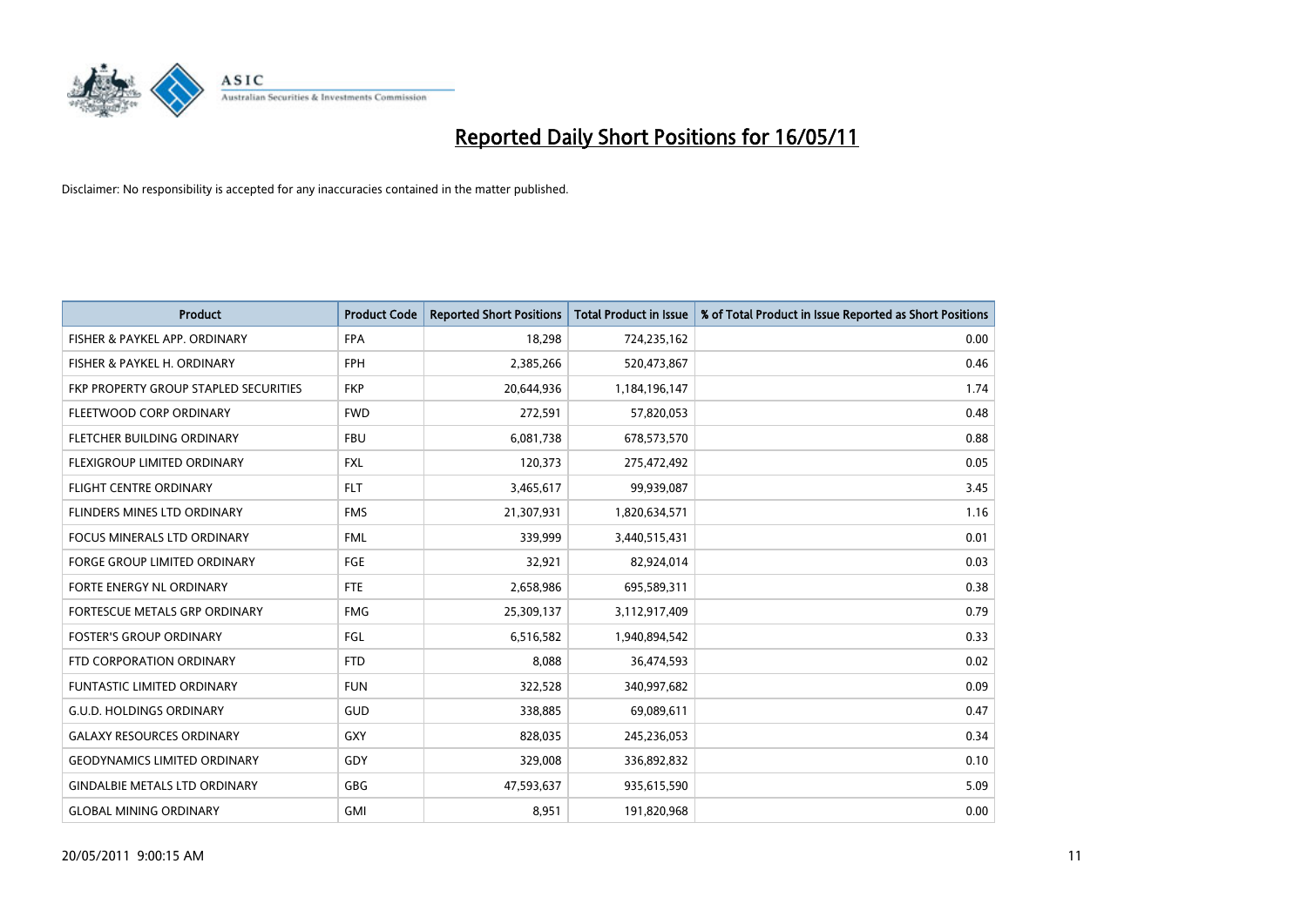

| <b>Product</b>                                   | <b>Product Code</b> | <b>Reported Short Positions</b> | <b>Total Product in Issue</b> | % of Total Product in Issue Reported as Short Positions |
|--------------------------------------------------|---------------------|---------------------------------|-------------------------------|---------------------------------------------------------|
| <b>GLOUCESTER COAL ORDINARY</b>                  | GCL                 | 664,108                         | 140,447,062                   | 0.46                                                    |
| <b>GME RESOURCES LTD ORDINARY</b>                | <b>GME</b>          | 800                             | 302,352,750                   | 0.00                                                    |
| <b>GOLD ANOMALY LIMITED ORDINARY</b>             | GOA                 | 6,377,770                       | 1,216,804,836                 | 0.52                                                    |
| <b>GOLD ONE INT LTD ORDINARY</b>                 | GDO                 | 27,656                          | 807,664,732                   | 0.00                                                    |
| <b>GOLD ROAD RES LTD ORDINARY</b>                | GOR                 | 66,442                          | 286,359,055                   | 0.02                                                    |
| <b>GOLDEN WEST RESOURCE ORDINARY</b>             | <b>GWR</b>          | 1,651                           | 192,082,567                   | 0.00                                                    |
| <b>GOODMAN FIELDER, ORDINARY</b>                 | <b>GFF</b>          | 60,396,711                      | 1,380,386,438                 | 4.37                                                    |
| <b>GOODMAN GROUP STAPLED US PROHIBIT.</b>        | <b>GMG</b>          | 19,681,384                      | 6,893,222,796                 | 0.27                                                    |
| <b>GPT GROUP STAPLED SEC.</b>                    | GPT                 | 16,723,766                      | 1,855,529,431                 | 0.88                                                    |
| <b>GRAINCORP LIMITED A CLASS ORDINARY</b>        | <b>GNC</b>          | 969,462                         | 198,318,900                   | 0.46                                                    |
| <b>GRANGE RESOURCES. ORDINARY</b>                | <b>GRR</b>          | 146,714                         | 1,153,181,487                 | 0.01                                                    |
| <b>GREENCAP LIMITED ORDINARY</b>                 | GCG                 |                                 | 262,515,385                   | 0.00                                                    |
| <b>GREENLAND MIN EN LTD ORDINARY</b>             | GGG                 | 2,353,206                       | 334,545,882                   | 0.69                                                    |
| <b>GRYPHON MINERALS LTD ORDINARY</b>             | GRY                 | 303,443                         | 299,822,058                   | 0.09                                                    |
| <b>GUINNESS PEAT GROUP. CHESS DEPOSITARY INT</b> | GPG                 | 620,841                         | 300,865,269                   | 0.20                                                    |
| <b>GUNNS LIMITED ORDINARY</b>                    | <b>GNS</b>          | 41,937,496                      | 848,401,559                   | 4.95                                                    |
| <b>GWA GROUP LTD ORDINARY</b>                    | <b>GWA</b>          | 6,974,540                       | 301,525,014                   | 2.32                                                    |
| <b>HARVEY NORMAN ORDINARY</b>                    | <b>HVN</b>          | 36, 342, 763                    | 1,062,316,784                 | 3.42                                                    |
| HASTIE GROUP LIMITED ORDINARY                    | <b>HST</b>          | 1,095,054                       | 239,781,419                   | 0.45                                                    |
| HASTINGS DIVERSIFIED STAPLED SECURITY            | <b>HDF</b>          | 631,589                         | 529,187,294                   | 0.11                                                    |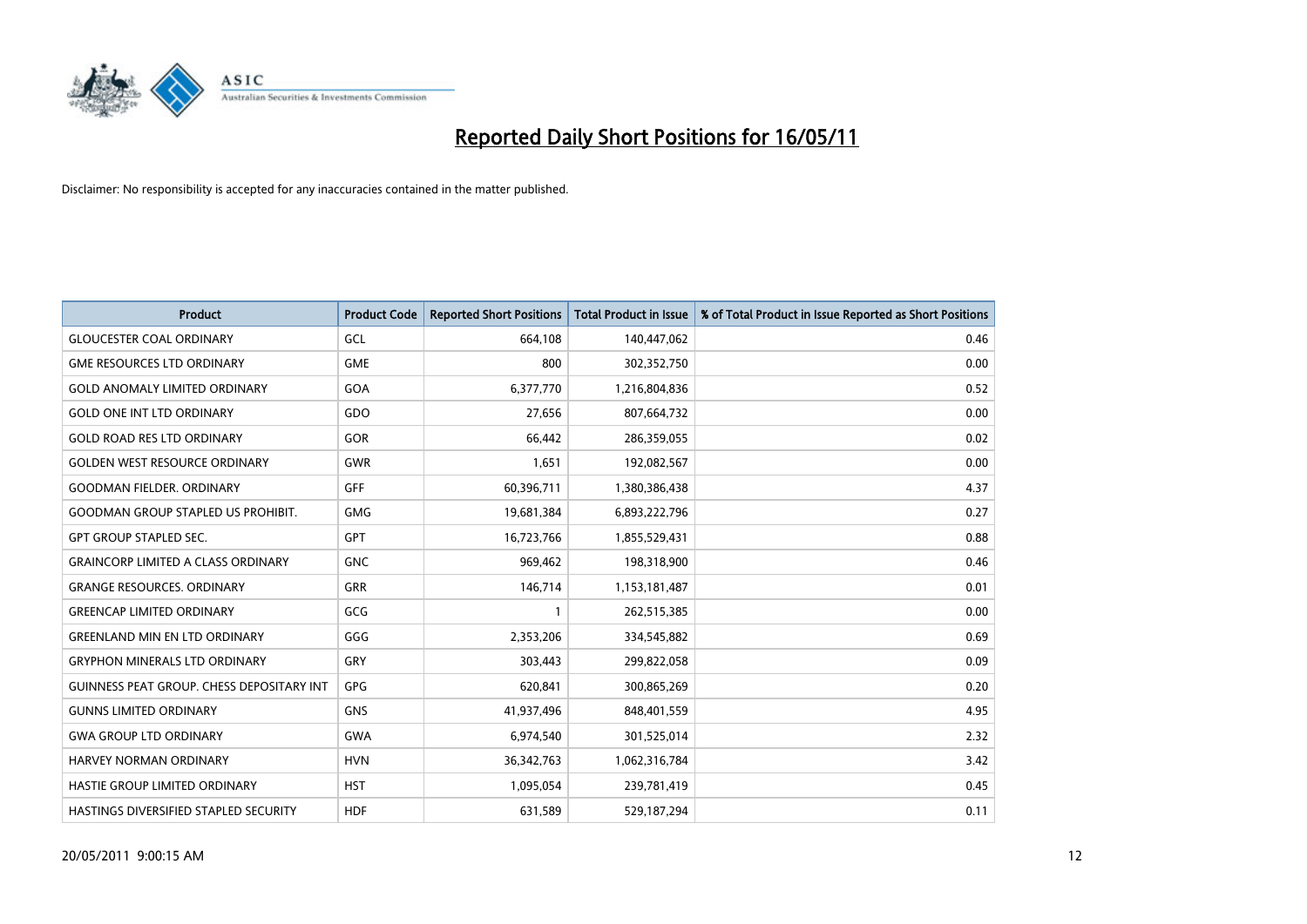

| <b>Product</b>                           | <b>Product Code</b> | <b>Reported Short Positions</b> | <b>Total Product in Issue</b> | % of Total Product in Issue Reported as Short Positions |
|------------------------------------------|---------------------|---------------------------------|-------------------------------|---------------------------------------------------------|
| <b>HEARTWARE INT INC CDI 35:1</b>        | <b>HIN</b>          | 272,008                         | 48,598,550                    | 0.56                                                    |
| <b>HENDERSON GROUP CDI 1:1</b>           | <b>HGG</b>          | 3,620,621                       | 584,919,716                   | 0.60                                                    |
| HFA HOLDINGS LIMITED ORDINARY            | <b>HFA</b>          | 455,022                         | 117,332,831                   | 0.38                                                    |
| HIGHLANDS PACIFIC ORDINARY               | <b>HIG</b>          | 2,574,963                       | 686,082,148                   | 0.37                                                    |
| HILLS HOLDINGS LTD ORDINARY              | <b>HIL</b>          | 2,721,340                       | 249,139,016                   | 1.09                                                    |
| HORIZON OIL LIMITED ORDINARY             | <b>HZN</b>          | 2,367,959                       | 1,130,811,515                 | 0.20                                                    |
| HUNNU COAL LIMITED ORDINARY              | <b>HUN</b>          | 14,255                          | 212,565,002                   | 0.01                                                    |
| ICON ENERGY LIMITED ORDINARY             | <b>ICN</b>          | 74,464                          | 469,301,394                   | 0.01                                                    |
| <b>IINET LIMITED ORDINARY</b>            | <b>IIN</b>          | 1,288,913                       | 152,160,119                   | 0.84                                                    |
| <b>ILUKA RESOURCES ORDINARY</b>          | <b>ILU</b>          | 1,667,882                       | 418,700,517                   | 0.39                                                    |
| <b>IMDEX LIMITED ORDINARY</b>            | <b>IMD</b>          | 75,504                          | 199,414,165                   | 0.02                                                    |
| IMF (AUSTRALIA) LTD ORDINARY             | <b>IMF</b>          | 349,485                         | 123,828,193                   | 0.28                                                    |
| IMX RESOURCES LTD ORDINARY               | <b>IXR</b>          | 20,000                          | 262,612,803                   | 0.01                                                    |
| <b>INCITEC PIVOT ORDINARY</b>            | <b>IPL</b>          | 2,115,559                       | 1,628,730,107                 | 0.13                                                    |
| <b>INDAGO RESOURCES LTD ORDINARY</b>     | <b>IDG</b>          | 8,179                           | 6,209,865                     | 0.13                                                    |
| <b>INDEPENDENCE GROUP ORDINARY</b>       | <b>IGO</b>          | 584,941                         | 199,497,042                   | 0.28                                                    |
| INDOPHIL RESOURCES ORDINARY              | <b>IRN</b>          | 531,240                         | 471,445,763                   | 0.12                                                    |
| <b>INDUSTREA LIMITED ORDINARY</b>        | <b>IDL</b>          | 1,454,183                       | 364,524,797                   | 0.39                                                    |
| <b>INFIGEN ENERGY STAPLED SECURITIES</b> | <b>IFN</b>          | 3,545,775                       | 762,265,972                   | 0.47                                                    |
| ING RE COM GROUP STAPLED SECURITIES      | <b>ILF</b>          | 9,075                           | 441,029,194                   | 0.00                                                    |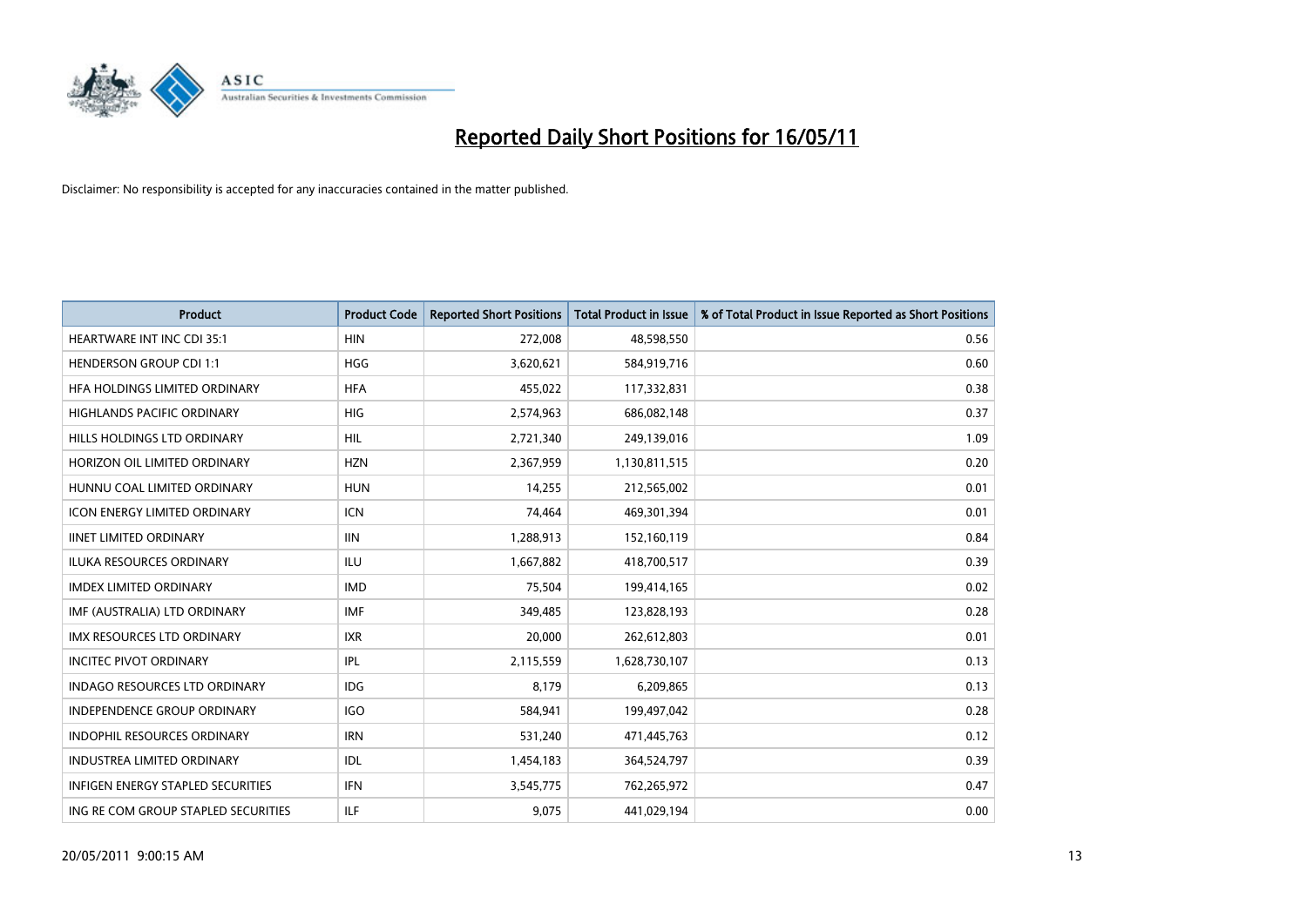

| <b>Product</b>                                  | <b>Product Code</b> | <b>Reported Short Positions</b> | Total Product in Issue | % of Total Product in Issue Reported as Short Positions |
|-------------------------------------------------|---------------------|---------------------------------|------------------------|---------------------------------------------------------|
| <b>INSURANCE AUSTRALIA ORDINARY</b>             | <b>IAG</b>          | 9,738,589                       | 2,079,034,021          | 0.45                                                    |
| INT GOLDFIELDS LTD ORDINARY                     | <b>IGS</b>          | 12,197,682                      | 500,440,386            | 2.44                                                    |
| INTEGRA MINING LTD. ORDINARY                    | <b>IGR</b>          | 4,823,488                       | 841,525,727            | 0.57                                                    |
| <b>INTREPID MINES ORDINARY</b>                  | <b>IAU</b>          | 2,489,574                       | 520,617,420            | 0.46                                                    |
| <b>INVESTA OFFICE FUND STAPLED SECURITIES</b>   | <b>IOF</b>          | 12,477,577                      | 2,729,071,212          | 0.44                                                    |
| <b>INVOCARE LIMITED ORDINARY</b>                | <b>IVC</b>          | 813,443                         | 102,421,288            | 0.78                                                    |
| ION LIMITED ORDINARY                            | <b>ION</b>          | 164,453                         | 256,365,105            | 0.06                                                    |
| <b>IOOF HOLDINGS LTD ORDINARY</b>               | <b>IFL</b>          | 1,081,074                       | 229,794,395            | 0.47                                                    |
| <b>IRESS MARKET TECH. ORDINARY</b>              | <b>IRE</b>          | 2,192,286                       | 126,018,142            | 1.73                                                    |
| <b>IRON ORE HOLDINGS ORDINARY</b>               | <b>IOH</b>          | 34.876                          | 139,079,674            | 0.02                                                    |
| ISHARES MSCI AUS 200 ISHARES MSCI AUS 200       | <b>IOZ</b>          | 1,780                           | 1,950,015              | 0.09                                                    |
| <b>ISHARES MSCI EAFE CDI 1:1</b>                | <b>IVE</b>          | 1,341,533                       | 590,400,000            | 0.23                                                    |
| ISHARES S&P 500 CDI 1:1                         | <b>IVV</b>          | 603,271                         | 116,350,000            | 0.52                                                    |
| ISHARES S&P HIGH DIV ISHARES S&P HIGH DIV       | <b>IHD</b>          | 119,882                         | 1,700,055              | 7.06                                                    |
| ISHARES S&P/ASX 20 ISHARES S&P/ASX20            | <b>ILC</b>          | 12,610                          | 2,175,008              | 0.58                                                    |
| ISHARES SMALL ORDS ISHARES SMALL ORDS           | <b>ISO</b>          | 151,036                         | 5,700,000              | 2.65                                                    |
| <b>ISOFT GROUP LIMITED ORDINARY</b>             | <b>ISF</b>          | 4,786,985                       | 1,070,595,874          | 0.45                                                    |
| IVANHOE AUSTRALIA ORDINARY                      | <b>IVA</b>          | 363,405                         | 418,709,553            | 0.08                                                    |
| <b>IABIRU METALS LTD ORDINARY</b>               | <b>JML</b>          | 23,141                          | 558,654,366            | 0.00                                                    |
| <b>IAMES HARDIE INDUST CHESS DEPOSITARY INT</b> | <b>JHX</b>          | 18,263,307                      | 436,386,587            | 4.16                                                    |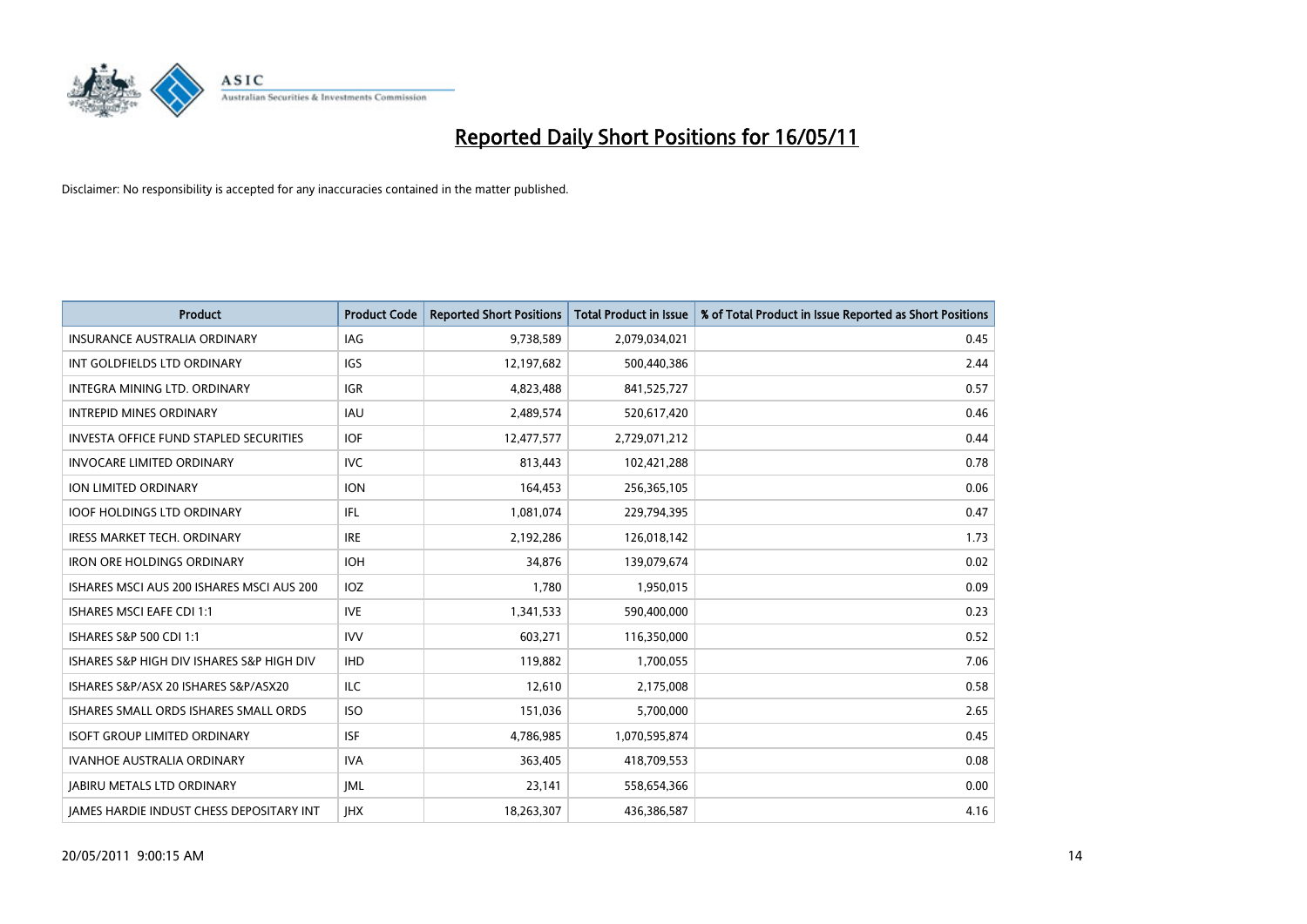

| <b>Product</b>                        | <b>Product Code</b> | <b>Reported Short Positions</b> | Total Product in Issue | % of Total Product in Issue Reported as Short Positions |
|---------------------------------------|---------------------|---------------------------------|------------------------|---------------------------------------------------------|
| <b>JAMESON RESOURCES ORDINARY</b>     | JAL                 | 1,600,000                       | 95,828,865             | 1.67                                                    |
| <b>IB HI-FI LIMITED ORDINARY</b>      | <b>IBH</b>          | 9,243,904                       | 109,364,105            | 8.42                                                    |
| <b>JUPITER MINES ORDINARY</b>         | <b>IMS</b>          | 54,195                          | 1,560,335,037          | 0.00                                                    |
| KAGARA LTD ORDINARY                   | KZL                 | 8,048,665                       | 708,583,835            | 1.13                                                    |
| KANGAROO RES LTD ORDINARY             | <b>KRL</b>          | 600,000                         | 1,129,430,012          | 0.05                                                    |
| KAROON GAS AUSTRALIA ORDINARY         | <b>KAR</b>          | 1,015,897                       | 221,420,769            | 0.46                                                    |
| KASBAH RESOURCES ORDINARY             | <b>KAS</b>          | 110,602                         | 364,262,596            | 0.03                                                    |
| KATHMANDU HOLD LTD ORDINARY           | <b>KMD</b>          | 916,389                         | 200,000,000            | 0.44                                                    |
| <b>KEYBRIDGE CAPITAL ORDINARY</b>     | <b>KBC</b>          | 5,999                           | 172,070,564            | 0.00                                                    |
| KIMBERLEY METALS LTD ORDINARY         | <b>KBL</b>          | 1,821                           | 161,976,319            | 0.00                                                    |
| KINGSGATE CONSOLID. ORDINARY          | <b>KCN</b>          | 2,236,058                       | 135,221,250            | 1.65                                                    |
| KINGSROSE MINING LTD ORDINARY         | <b>KRM</b>          | 631,902                         | 263,130,366            | 0.24                                                    |
| LEIGHTON HOLDINGS ORDINARY            | LEI                 | 7,991,459                       | 325,663,190            | 2.42                                                    |
| LEND LEASE GROUP UNIT/ORD STAPLED     | LLC                 | 3,274,360                       | 570,915,669            | 0.55                                                    |
| LINC ENERGY LTD ORDINARY              | <b>LNC</b>          | 6,156,853                       | 503,418,900            | 1.22                                                    |
| LIQUEFIED NATURAL ORDINARY            | <b>LNG</b>          | 267,190                         | 214,099,015            | 0.12                                                    |
| LYNAS CORPORATION ORDINARY            | <b>LYC</b>          | 25, 187, 723                    | 1,690,819,142          | 1.51                                                    |
| MACARTHUR COAL ORDINARY               | <b>MCC</b>          | 3,921,918                       | 302,092,343            | 1.27                                                    |
| <b>MACMAHON HOLDINGS ORDINARY</b>     | <b>MAH</b>          | 10,143,714                      | 733,711,705            | 1.38                                                    |
| MACO ATLAS ROADS GRP ORDINARY STAPLED | <b>MOA</b>          | 5,539,387                       | 452,345,907            | 1.22                                                    |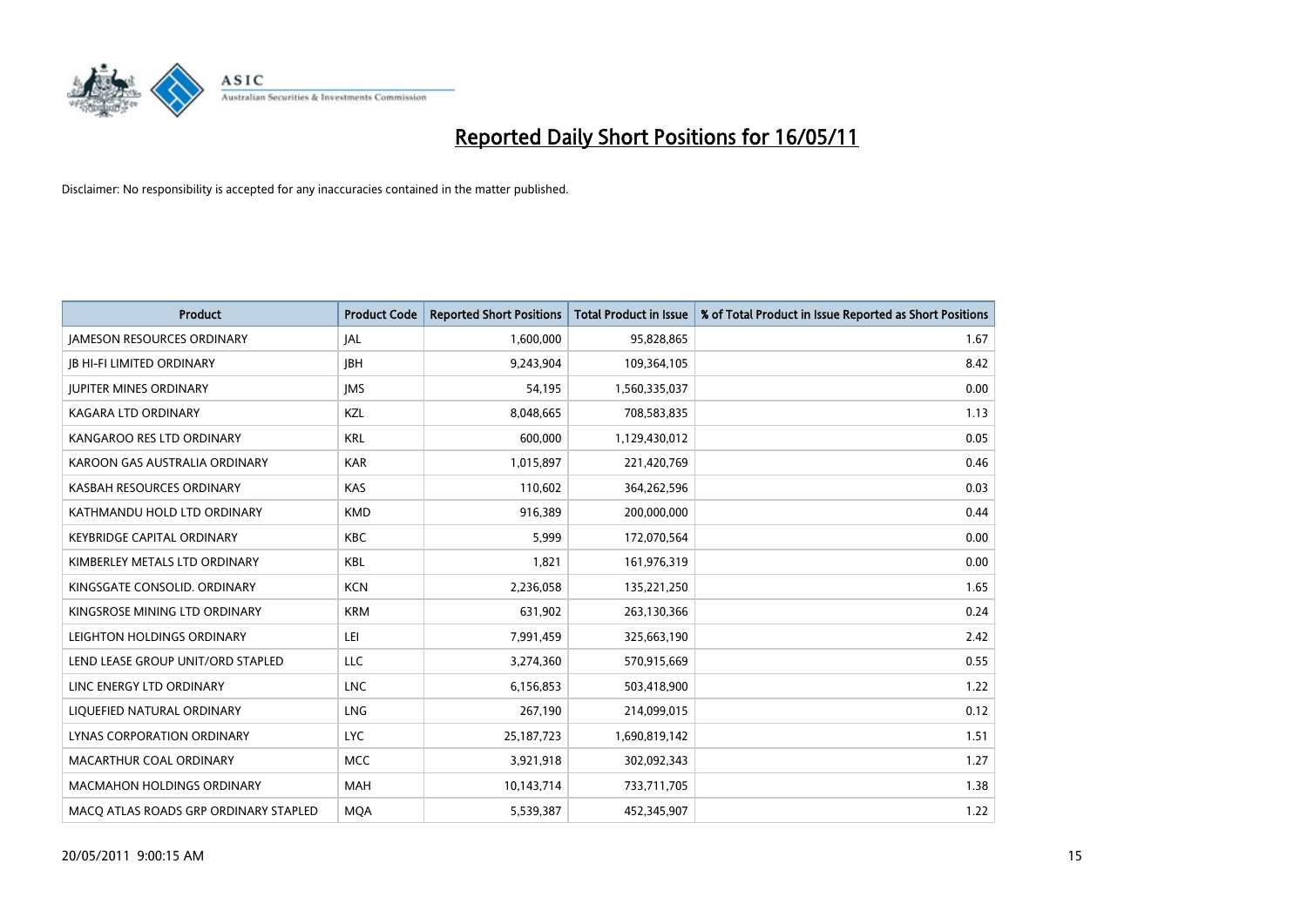

| <b>Product</b>                       | <b>Product Code</b> | <b>Reported Short Positions</b> | <b>Total Product in Issue</b> | % of Total Product in Issue Reported as Short Positions |
|--------------------------------------|---------------------|---------------------------------|-------------------------------|---------------------------------------------------------|
| MACQUARIE GROUP LTD ORDINARY         | <b>MQG</b>          | 3,036,509                       | 346,815,961                   | 0.85                                                    |
| MAGMA METALS LTD. ORDINARY           | <b>MMW</b>          | 6,108                           | 223,351,923                   | 0.00                                                    |
| <b>MANTRA RESOURCES ORDINARY</b>     | <b>MRU</b>          | 1,078,193                       | 135,326,194                   | 0.79                                                    |
| MAP GROUP STAPLED US PROHIBIT.       | <b>MAP</b>          | 3,648,651                       | 1,861,210,782                 | 0.19                                                    |
| <b>MARENGO MINING ORDINARY</b>       | <b>MGO</b>          | 74,016                          | 995,068,613                   | 0.01                                                    |
| MARYBOROUGH SUGAR ORDINARY           | <b>MSF</b>          | 23,177                          | 69,165,378                    | 0.03                                                    |
| <b>MATRIX C &amp; E LTD ORDINARY</b> | <b>MCE</b>          | 195,142                         | 77,081,507                    | 0.24                                                    |
| MCMILLAN SHAKESPEARE ORDINARY        | <b>MMS</b>          | 52,481                          | 68,067,560                    | 0.07                                                    |
| <b>MCPHERSON'S LTD ORDINARY</b>      | <b>MCP</b>          | 217,965                         | 72,401,758                    | 0.30                                                    |
| MEDUSA MINING LTD ORDINARY           | <b>MML</b>          | 2,282,368                       | 188,233,911                   | 1.19                                                    |
| MELBOURNE IT LIMITED ORDINARY        | MLB                 | 180,616                         | 80,662,621                    | 0.23                                                    |
| MEO AUSTRALIA LTD ORDINARY           | <b>MEO</b>          | 5,808,158                       | 539,913,260                   | 1.06                                                    |
| MERMAID MARINE ORDINARY              | <b>MRM</b>          | 1,035,161                       | 215,166,086                   | 0.47                                                    |
| MESOBLAST LIMITED ORDINARY           | <b>MSB</b>          | 1,889,244                       | 279,733,562                   | 0.69                                                    |
| METALS X LIMITED ORDINARY            | <b>MLX</b>          | 326,940                         | 1,365,661,782                 | 0.03                                                    |
| METCASH LIMITED ORDINARY             | <b>MTS</b>          | 18,959,896                      | 768,853,644                   | 2.44                                                    |
| METGASCO LIMITED ORDINARY            | <b>MEL</b>          | 235,435                         | 252,710,972                   | 0.09                                                    |
| METMINCO LIMITED ORDINARY            | <b>MNC</b>          | 3,422,016                       | 1,397,720,365                 | 0.23                                                    |
| MHM METALS LIMITED ORDINARY          | <b>MHM</b>          | 28,571                          | 101,415,410                   | 0.03                                                    |
| MICLYN EXP OFFSHR ORDINARY           | <b>MIO</b>          | 517,774                         | 274,618,684                   | 0.18                                                    |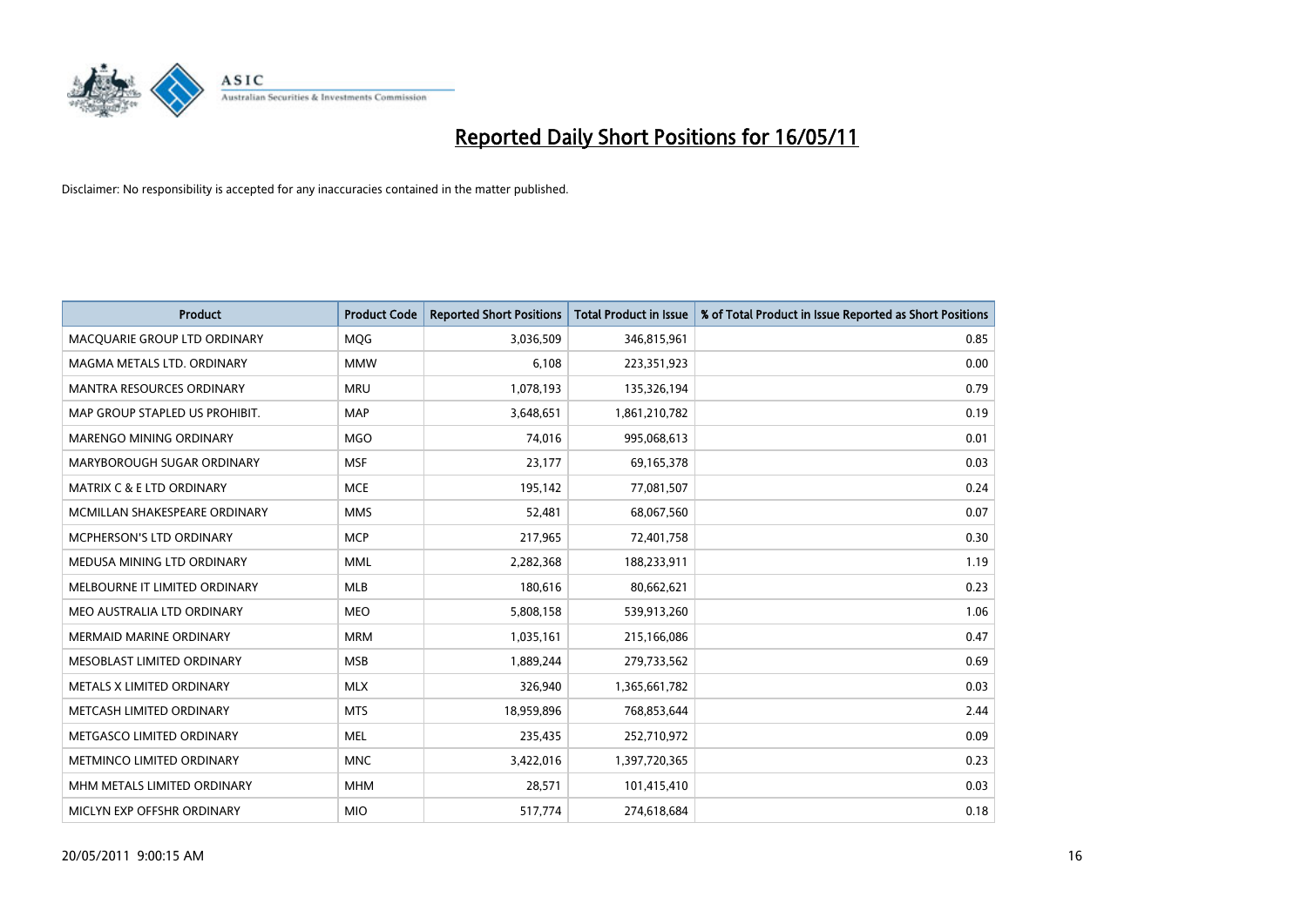

| <b>Product</b>                    | <b>Product Code</b> | <b>Reported Short Positions</b> | Total Product in Issue | % of Total Product in Issue Reported as Short Positions |
|-----------------------------------|---------------------|---------------------------------|------------------------|---------------------------------------------------------|
| MINARA RESOURCES ORDINARY         | <b>MRE</b>          | 8,871,322                       | 1,169,424,487          | 0.75                                                    |
| MINCOR RESOURCES NL ORDINARY      | <b>MCR</b>          | 1,358,560                       | 200,608,804            | 0.67                                                    |
| MINEMAKERS LIMITED ORDINARY       | <b>MAK</b>          | 71,627                          | 227,003,950            | 0.03                                                    |
| MINERAL DEPOSITS ORDINARY         | <b>MDL</b>          | 298,445                         | 60,768,582             | 0.48                                                    |
| MINERAL RESOURCES, ORDINARY       | <b>MIN</b>          | 632,206                         | 169,123,017            | 0.38                                                    |
| MIRABELA NICKEL LTD ORDINARY      | <b>MBN</b>          | 12,957,442                      | 491,561,237            | 2.61                                                    |
| MIRVAC GROUP STAPLED SECURITIES   | <b>MGR</b>          | 19,512,326                      | 3,416,924,188          | 0.54                                                    |
| <b>MOLOPO ENERGY LTD ORDINARY</b> | <b>MPO</b>          | 1,525,494                       | 250,972,584            | 0.60                                                    |
| MOLY MINES LIMITED ORDINARY       | <b>MOL</b>          | 583                             | 365,893,989            | 0.00                                                    |
| MONADELPHOUS GROUP ORDINARY       | <b>MND</b>          | 615,101                         | 87,576,827             | 0.71                                                    |
| MOUNT GIBSON IRON ORDINARY        | MGX                 | 6,750,201                       | 1,082,570,693          | 0.60                                                    |
| MULTIPLEX SITES SITES             | <b>MXUPA</b>        | 36                              | 4,500,000              | 0.00                                                    |
| MURCHISON METALS LTD ORDINARY     | <b>MMX</b>          | 14,729,621                      | 435,884,268            | 3.38                                                    |
| <b>MYER HOLDINGS LTD ORDINARY</b> | <b>MYR</b>          | 11,778,984                      | 582,947,884            | 2.01                                                    |
| <b>MYSTATE LIMITED ORDINARY</b>   | <b>MYS</b>          | 1,400                           | 67,439,158             | 0.00                                                    |
| NATIONAL AUST. BANK ORDINARY      | <b>NAB</b>          | 15,642,762                      | 2,169,658,383          | 0.71                                                    |
| NATURAL FUEL LIMITED ORDINARY     | <b>NFL</b>          |                                 | 721,912                | 0.00                                                    |
| NAVIGATOR RESOURCES ORDINARY      | <b>NAV</b>          | 276,545                         | 465,783,127            | 0.06                                                    |
| NAVITAS LIMITED ORDINARY          | <b>NVT</b>          | 2,480,453                       | 369,358,564            | 0.67                                                    |
| NEPTUNE MARINE ORDINARY           | <b>NMS</b>          | 700,073                         | 1,747,612,299          | 0.04                                                    |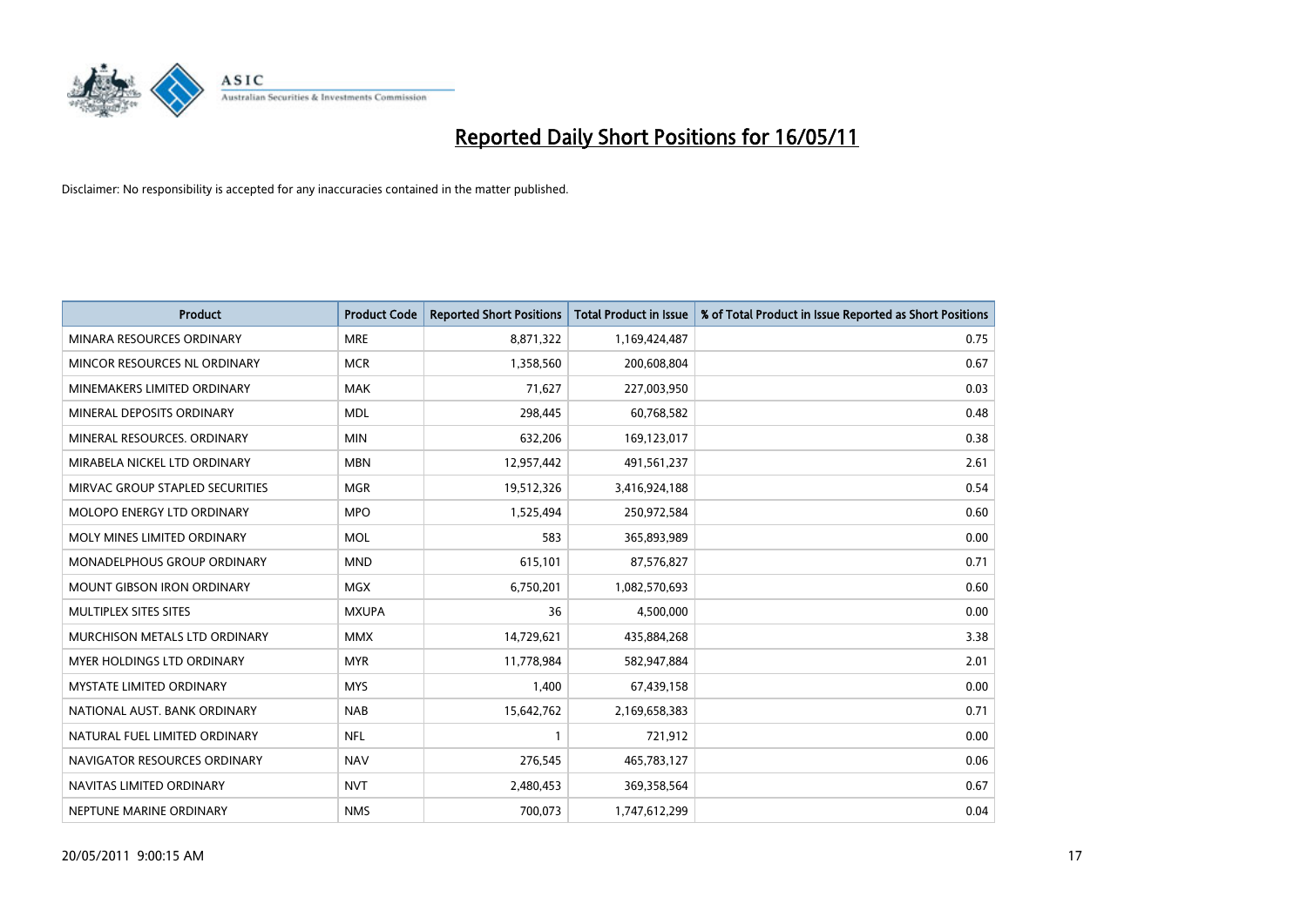

| <b>Product</b>                        | <b>Product Code</b> | <b>Reported Short Positions</b> | <b>Total Product in Issue</b> | % of Total Product in Issue Reported as Short Positions |
|---------------------------------------|---------------------|---------------------------------|-------------------------------|---------------------------------------------------------|
| NEW HOPE CORPORATION ORDINARY         | <b>NHC</b>          | 677.008                         | 830,230,549                   | 0.07                                                    |
| NEWCREST MINING ORDINARY              | <b>NCM</b>          | 3,002,446                       | 765,407,334                   | 0.39                                                    |
| NEWS CORP A NON-VOTING CDI            | <b>NWSLV</b>        | 1,467,137                       | 1,829,766,838                 | 0.07                                                    |
| NEWS CORP B VOTING CDI                | <b>NWS</b>          | 3,098,953                       | 798,520,953                   | 0.38                                                    |
| NEXBIS LIMITED ORDINARY               | <b>NBS</b>          | 63,733                          | 798,356,704                   | 0.01                                                    |
| NEXUS ENERGY LIMITED ORDINARY         | <b>NXS</b>          | 24,919,910                      | 1,162,462,245                 | 2.14                                                    |
| NIB HOLDINGS LIMITED ORDINARY         | <b>NHF</b>          | 245,671                         | 466,765,752                   | 0.05                                                    |
| NICK SCALI LIMITED ORDINARY           | <b>NCK</b>          | 136,152                         | 81,000,000                    | 0.16                                                    |
| NIDO PETROLEUM ORDINARY               | <b>NDO</b>          | 798,198                         | 1,373,822,119                 | 0.05                                                    |
| NKWE PLATINUM 10C US COMMON           | <b>NKP</b>          | 200,566                         | 559,651,184                   | 0.04                                                    |
| NOBLE MINERAL RES ORDINARY            | <b>NMG</b>          | 928,058                         | 383,573,630                   | 0.25                                                    |
| NORTHERN CREST ORDINARY               | <b>NOC</b>          | 24,345                          | 133,484,723                   | 0.02                                                    |
| NORTHERN IRON LTD ORDINARY            | <b>NFE</b>          | 1,173,196                       | 336,084,863                   | 0.35                                                    |
| NRW HOLDINGS LIMITED ORDINARY         | <b>NWH</b>          | 439.793                         | 276,770,445                   | 0.16                                                    |
| NSL CONSOLIDATED LTD ORDINARY         | <b>NSL</b>          | 101,269                         | 270,661,373                   | 0.03                                                    |
| NUFARM LIMITED ORDINARY               | <b>NUF</b>          | 5,747,206                       | 261,833,005                   | 2.17                                                    |
| OAKTON LIMITED ORDINARY               | <b>OKN</b>          | 701,108                         | 93,800,235                    | 0.75                                                    |
| OCEANAGOLD CORP. CHESS DEPOSITARY INT | <b>OGC</b>          | 1,434,966                       | 262,180,388                   | 0.54                                                    |
| OCEANIA CAPITAL LTD ORDINARY          | <b>OCP</b>          | 2,500                           | 91,921,295                    | 0.00                                                    |
| OIL SEARCH LTD ORDINARY               | OSH                 | 10,569,592                      | 1,320,648,378                 | 0.76                                                    |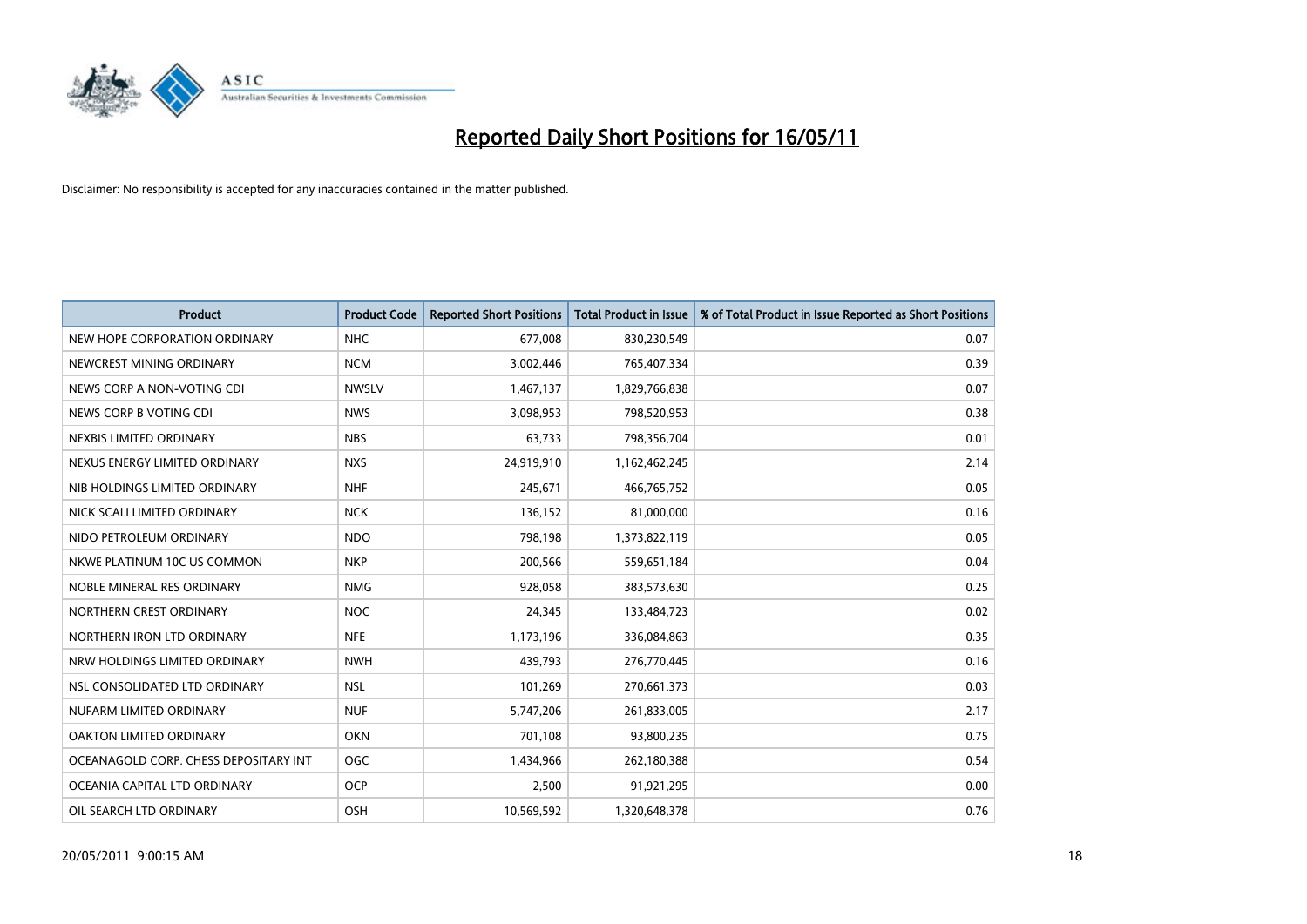

| <b>Product</b>                   | <b>Product Code</b> | <b>Reported Short Positions</b> | Total Product in Issue | % of Total Product in Issue Reported as Short Positions |
|----------------------------------|---------------------|---------------------------------|------------------------|---------------------------------------------------------|
| <b>OILEX LTD ORDINARY</b>        | <b>OEX</b>          | 63,746                          | 253,274,885            | 0.03                                                    |
| OM HOLDINGS LIMITED ORDINARY     | <b>OMH</b>          | 7,885,321                       | 504,105,150            | 1.56                                                    |
| <b>ONESTEEL LIMITED ORDINARY</b> | OST                 | 15,165,552                      | 1,338,106,652          | 1.14                                                    |
| ORICA LIMITED ORDINARY           | ORI                 | 3,380,973                       | 363,223,767            | 0.90                                                    |
| ORIGIN ENERGY ORDINARY           | <b>ORG</b>          | 2,363,802                       | 1,064,379,759          | 0.21                                                    |
| OROCOBRE LIMITED ORDINARY        | <b>ORE</b>          | 155,548                         | 102,813,894            | 0.15                                                    |
| OROTONGROUP LIMITED ORDINARY     | ORL                 | 22,851                          | 40,880,902             | 0.05                                                    |
| OTTO ENERGY LIMITED ORDINARY     | OEL                 | 109,204                         | 1,134,540,071          | 0.01                                                    |
| OZ MINERALS ORDINARY             | OZL                 | 21,818,930                      | 3,238,546,504          | 0.65                                                    |
| <b>PACIFIC BRANDS ORDINARY</b>   | <b>PBG</b>          | 7,287,820                       | 931,386,248            | 0.79                                                    |
| PALADIN ENERGY LTD ORDINARY      | <b>PDN</b>          | 17,281,751                      | 777,698,217            | 2.22                                                    |
| PANAUST LIMITED ORDINARY         | <b>PNA</b>          | 20,874,945                      | 2,965,008,426          | 0.69                                                    |
| PANORAMIC RESOURCES ORDINARY     | PAN                 | 1,086,880                       | 207,050,710            | 0.53                                                    |
| PAPERLINX LIMITED ORDINARY       | <b>PPX</b>          | 17,801,822                      | 603,580,761            | 2.93                                                    |
| PAPILLON RES LTD ORDINARY        | PIR                 | 78,487                          | 190,812,855            | 0.04                                                    |
| PATTIES FOODS LTD ORDINARY       | PFL                 |                                 | 138,989,223            | 0.00                                                    |
| PEET LIMITED ORDINARY            | <b>PPC</b>          | 92,807                          | 303,854,244            | 0.03                                                    |
| PENINSULA ENERGY LTD ORDINARY    | <b>PEN</b>          | 331,649                         | 2,087,215,700          | 0.01                                                    |
| PERILYA LIMITED ORDINARY         | PEM                 | 627,868                         | 526,075,563            | 0.13                                                    |
| PERPETUAL LIMITED ORDINARY       | PPT                 | 2,473,838                       | 44,669,352             | 5.55                                                    |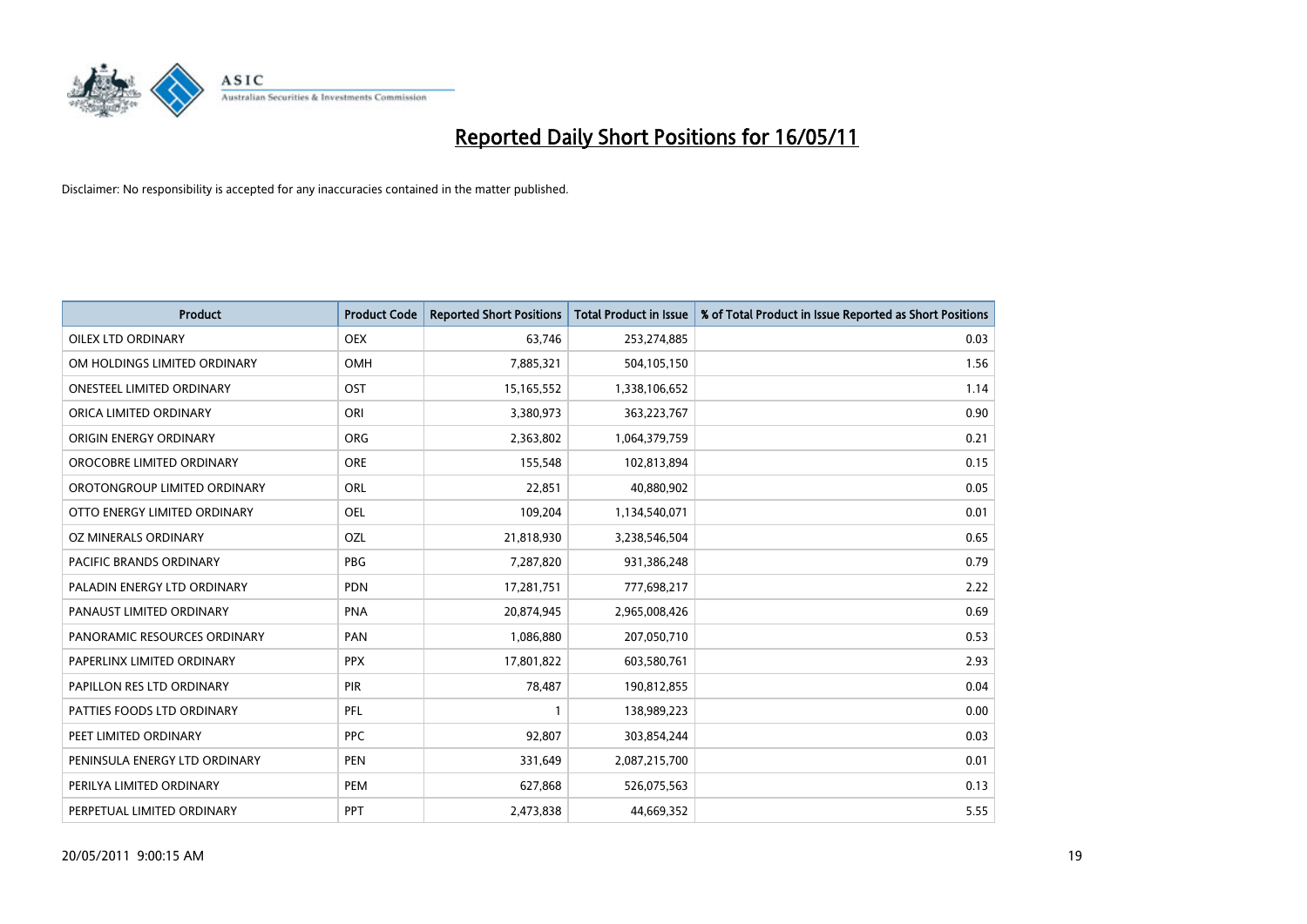

| <b>Product</b>                       | <b>Product Code</b> | <b>Reported Short Positions</b> | Total Product in Issue | % of Total Product in Issue Reported as Short Positions |
|--------------------------------------|---------------------|---------------------------------|------------------------|---------------------------------------------------------|
| PERSEUS MINING LTD ORDINARY          | PRU                 | 4,452,790                       | 425,017,088            | 1.05                                                    |
| PETSEC ENERGY ORDINARY               | PSA                 | 223,332                         | 231,283,622            | 0.10                                                    |
| PHARMAXIS LTD ORDINARY               | <b>PXS</b>          | 1,004,674                       | 228,290,309            | 0.43                                                    |
| PHOTON GROUP LTD ORDINARY            | PGA                 | 250,510                         | 1,540,886,866          | 0.02                                                    |
| PLATINUM ASSET ORDINARY              | <b>PTM</b>          | 6,880,291                       | 561,347,878            | 1.21                                                    |
| PLATINUM AUSTRALIA ORDINARY          | <b>PLA</b>          | 5,458,294                       | 392,430,039            | 1.39                                                    |
| PLATINUM CAPITAL LTD ORDINARY        | <b>PMC</b>          |                                 | 164,959,410            | 0.00                                                    |
| PMP LIMITED ORDINARY                 | <b>PMP</b>          | 48,366                          | 332,676,960            | 0.01                                                    |
| PORT BOUVARD LIMITED ORDINARY        | PBD                 | 6,754                           | 593,868,295            | 0.00                                                    |
| PRANA BIOTECHNOLOGY ORDINARY         | PBT                 | 693,040                         | 269,292,203            | 0.26                                                    |
| PREMIER INVESTMENTS ORDINARY         | <b>PMV</b>          | 684,342                         | 155,062,831            | 0.43                                                    |
| PRIMA BIOMED LTD ORDINARY            | <b>PRR</b>          | 198,911                         | 813,622,746            | 0.02                                                    |
| PRIMARY HEALTH CARE ORDINARY         | PRY                 | 9,491,419                       | 497,349,803            | 1.90                                                    |
| PRIME INFR GROUP. STAPLED SECURITIES | PIH                 | 308,735                         | 351,776,795            | 0.09                                                    |
| PRIME MEDIA GRP LTD ORDINARY         | <b>PRT</b>          | 14,825                          | 366,330,303            | 0.00                                                    |
| PROGEN PHARMACEUTIC ORDINARY         | PGL                 | 151,596                         | 24,709,097             | 0.61                                                    |
| PROGRAMMED ORDINARY                  | <b>PRG</b>          | 526,606                         | 118,169,908            | 0.43                                                    |
| PSIVIDA CORP CDI 1:1                 | <b>PVA</b>          | 6,878                           | 8,891,730              | 0.08                                                    |
| <b>QANTAS AIRWAYS ORDINARY</b>       | QAN                 | 36,675,865                      | 2,265,123,620          | 1.61                                                    |
| <b>QBE INSURANCE GROUP ORDINARY</b>  | OBE                 | 16, 163, 768                    | 1,092,653,182          | 1.45                                                    |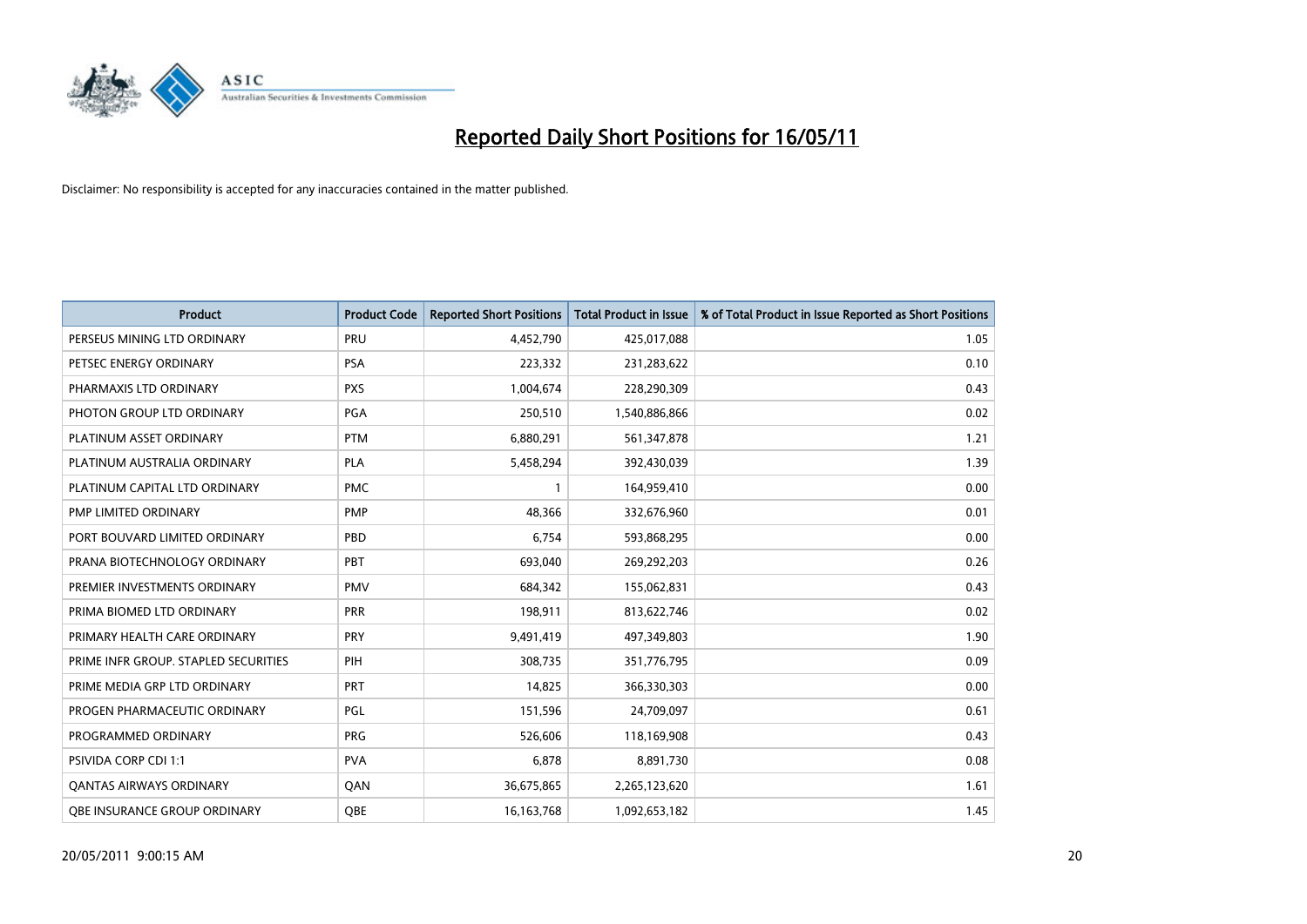

| <b>Product</b>                      | <b>Product Code</b> | <b>Reported Short Positions</b> | <b>Total Product in Issue</b> | % of Total Product in Issue Reported as Short Positions |
|-------------------------------------|---------------------|---------------------------------|-------------------------------|---------------------------------------------------------|
| OR NATIONAL LIMITED ORDINARY        | <b>ORN</b>          | 18,412,932                      | 2,440,000,000                 | 0.76                                                    |
| ORXPHARMA LTD ORDINARY              | <b>ORX</b>          | 12,813                          | 125,774,127                   | 0.01                                                    |
| QUBE LOGISTICS ORDINARY UNITS       | <b>QUB</b>          | 18,373,213                      | 610,839,329                   | 3.01                                                    |
| RAMELIUS RESOURCES ORDINARY         | <b>RMS</b>          | 167,169                         | 291,767,215                   | 0.05                                                    |
| RAMSAY HEALTH CARE ORDINARY         | <b>RHC</b>          | 2,262,857                       | 202,081,252                   | 1.10                                                    |
| <b>RCR TOMLINSON ORDINARY</b>       | <b>RCR</b>          | 92,036                          | 131,897,672                   | 0.07                                                    |
| <b>REA GROUP ORDINARY</b>           | <b>REA</b>          | 116,087                         | 130,401,680                   | 0.07                                                    |
| <b>RECKON LIMITED ORDINARY</b>      | <b>RKN</b>          | 15,624                          | 133,384,060                   | 0.01                                                    |
| <b>RED 5 LIMITED ORDINARY</b>       | <b>RED</b>          | 176,073                         | 1,283,674,237                 | 0.01                                                    |
| <b>RED FORK ENERGY ORDINARY</b>     | <b>RFE</b>          | 7,696                           | 269,769,853                   | 0.00                                                    |
| RED OCTOBER RES LTD ORDINARY        | <b>ROS</b>          | 73,939                          | 25,800,000                    | 0.29                                                    |
| REED RESOURCES LTD ORDINARY         | <b>RDR</b>          | 386,692                         | 262,237,201                   | 0.15                                                    |
| <b>REGIS RESOURCES ORDINARY</b>     | <b>RRL</b>          | 2,368,075                       | 431,217,041                   | 0.55                                                    |
| RESMED INC CDI 10:1                 | <b>RMD</b>          | 11,057,498                      | 1,534,676,730                 | 0.70                                                    |
| <b>RESOLUTE MINING ORDINARY</b>     | <b>RSG</b>          | 5,217,557                       | 467,618,520                   | 1.12                                                    |
| <b>RESOURCE GENERATION ORDINARY</b> | <b>RES</b>          | 226,499                         | 250,700,530                   | 0.09                                                    |
| REVERSE CORP LIMITED ORDINARY       | <b>REF</b>          | 25,141                          | 92,382,175                    | 0.03                                                    |
| REX MINERALS LIMITED ORDINARY       | <b>RXM</b>          | 273,063                         | 151,438,879                   | 0.17                                                    |
| <b>RHG LIMITED ORDINARY</b>         | <b>RHG</b>          | 270,537                         | 318,745,978                   | 0.07                                                    |
| <b>RIDLEY CORPORATION ORDINARY</b>  | <b>RIC</b>          | 794,920                         | 307,817,071                   | 0.27                                                    |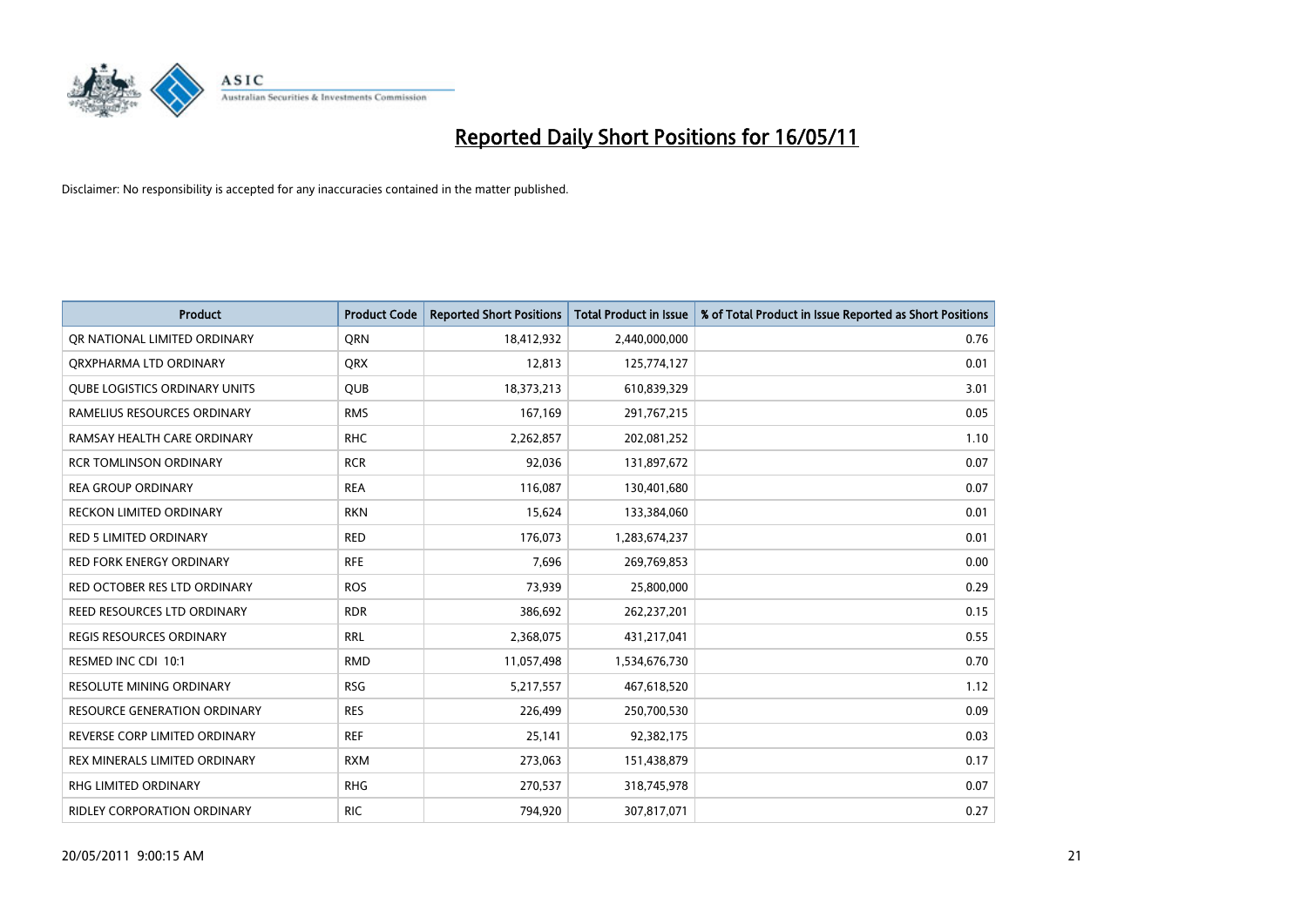

| <b>Product</b>                | <b>Product Code</b> | <b>Reported Short Positions</b> | Total Product in Issue | % of Total Product in Issue Reported as Short Positions |
|-------------------------------|---------------------|---------------------------------|------------------------|---------------------------------------------------------|
| RIO TINTO LIMITED ORDINARY    | <b>RIO</b>          | 16,168,686                      | 435,758,720            | 3.71                                                    |
| RIVERCITY MOTORWAY STAPLED    | <b>RCY</b>          | 132,000                         | 957,010,115            | 0.01                                                    |
| RIVERSDALE MINING ORDINARY    | <b>RIV</b>          | 20,363                          | 244,431,186            | 0.00                                                    |
| ROBUST RESOURCES ORDINARY     | <b>ROL</b>          | 1,133,842                       | 84,944,097             | 1.34                                                    |
| ROC OIL COMPANY ORDINARY      | <b>ROC</b>          | 6,686,636                       | 713,154,560            | 0.93                                                    |
| SAI GLOBAL LIMITED ORDINARY   | SAI                 | 232,194                         | 199,552,155            | 0.11                                                    |
| SALMAT LIMITED ORDINARY       | <b>SLM</b>          | 144,833                         | 159,775,299            | 0.09                                                    |
| SAMSON OIL & GAS LTD ORDINARY | SSN                 | 3,172,995                       | 1,727,080,909          | 0.18                                                    |
| SANDFIRE RESOURCES ORDINARY   | <b>SFR</b>          | 2,221,967                       | 148,384,969            | 1.47                                                    |
| <b>SANTOS LTD ORDINARY</b>    | <b>STO</b>          | 4,510,530                       | 877,955,664            | 0.50                                                    |
| SARACEN MINERAL ORDINARY      | <b>SAR</b>          | 418,053                         | 492,151,415            | 0.08                                                    |
| SEDGMAN LIMITED ORDINARY      | <b>SDM</b>          | 443,669                         | 209,752,689            | 0.21                                                    |
| <b>SEEK LIMITED ORDINARY</b>  | <b>SEK</b>          | 8,454,145                       | 336,584,488            | 2.52                                                    |
| SELECT HARVESTS ORDINARY      | <b>SHV</b>          | 153,606                         | 56,226,960             | 0.27                                                    |
| SENETAS CORPORATION ORDINARY  | <b>SEN</b>          | 756,999                         | 463,105,195            | 0.16                                                    |
| SENEX ENERGY LIMITED ORDINARY | <b>SXY</b>          | 117,339                         | 744,320,231            | 0.02                                                    |
| SERVCORP LIMITED ORDINARY     | SRV                 | 86,283                          | 98,440,807             | 0.09                                                    |
| SERVICE STREAM ORDINARY       | <b>SSM</b>          | 344,663                         | 283,418,867            | 0.12                                                    |
| SEVEN GROUP HOLDINGS ORDINARY | <b>SVW</b>          | 735,760                         | 305,910,281            | 0.22                                                    |
| SEVEN WEST MEDIA LTD ORDINARY | <b>SWM</b>          | 4,887,545                       | 610,327,899            | 0.80                                                    |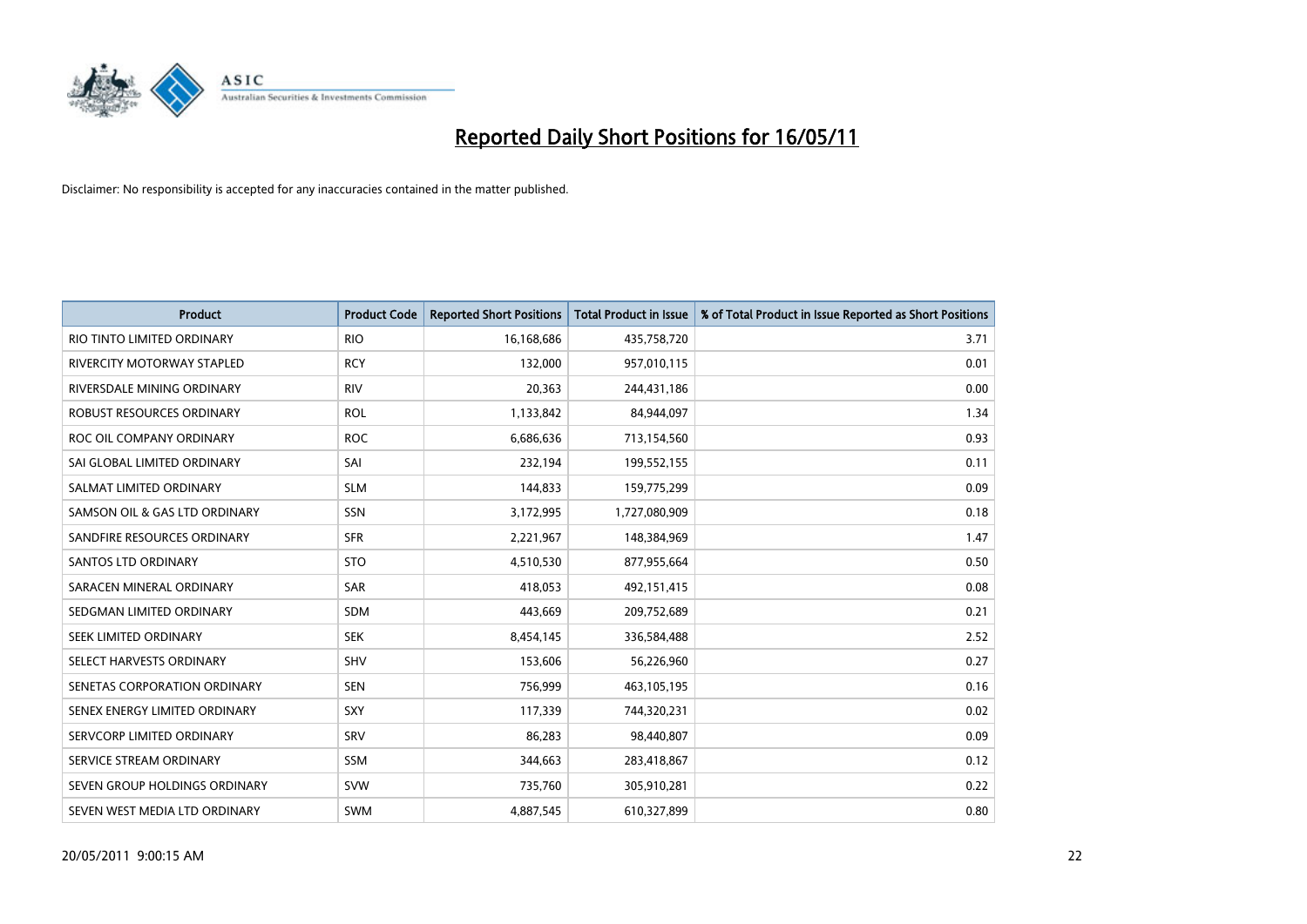

| <b>Product</b>                           | <b>Product Code</b> | <b>Reported Short Positions</b> | <b>Total Product in Issue</b> | % of Total Product in Issue Reported as Short Positions |
|------------------------------------------|---------------------|---------------------------------|-------------------------------|---------------------------------------------------------|
| SIGMA PHARMACEUTICAL ORDINARY            | SIP                 | 18,413,805                      | 1,178,626,572                 | 1.54                                                    |
| SIGNATURE METALS LTD ORDINARY            | <b>SBL</b>          | 383,956                         | 2,351,804,534                 | 0.02                                                    |
| SILEX SYSTEMS ORDINARY                   | <b>SLX</b>          | 346,201                         | 170,128,997                   | 0.19                                                    |
| SILVER LAKE RESOURCE ORDINARY            | <b>SLR</b>          | 35,146                          | 178,882,838                   | 0.01                                                    |
| SIMS METAL MGMT LTD ORDINARY             | SGM                 | 3,352,544                       | 205,393,914                   | 1.64                                                    |
| SINGAPORE TELECOMM. CHESS DEPOSITARY INT | SGT                 | 5,503,478                       | 234,092,504                   | 2.36                                                    |
| SKILLED GROUP LTD ORDINARY               | <b>SKE</b>          | 54,435                          | 233,089,776                   | 0.02                                                    |
| SKY CITY ENTERTAIN, ORDINARY             | <b>SKC</b>          | 69,511                          | 576,958,340                   | 0.01                                                    |
| <b>SLATER &amp; GORDON ORDINARY</b>      | <b>SGH</b>          | 6,515                           | 149,320,168                   | 0.00                                                    |
| SMS MANAGEMENT, ORDINARY                 | <b>SMX</b>          | 125,562                         | 67,661,358                    | 0.16                                                    |
| SONIC HEALTHCARE ORDINARY                | <b>SHL</b>          | 5,816,302                       | 388,429,875                   | 1.48                                                    |
| SOUL PATTINSON (W.H) ORDINARY            | SOL                 | 34,378                          | 238,640,580                   | 0.01                                                    |
| SOUTH BOULDER MINES ORDINARY             | <b>STB</b>          | 4,126                           | 86,115,688                    | 0.00                                                    |
| SP AUSNET STAPLED SECURITIES             | SPN                 | 6,151,875                       | 2,795,115,439                 | 0.22                                                    |
| SPARK INFRASTRUCTURE STAPLED NOTE & UNIT | SKI                 | 17,615,467                      | 1,326,734,264                 | 1.31                                                    |
| SPDR 200 FUND ETF UNITS                  | <b>STW</b>          | 8                               | 50,339,159                    | 0.00                                                    |
| SPECIALTY FASHION ORDINARY               | <b>SFH</b>          | 643,530                         | 191,686,122                   | 0.34                                                    |
| SPHERE MINERALS LTD ORDINARY             | <b>SPH</b>          | 1,187                           | 171,348,151                   | 0.00                                                    |
| SPOTLESS GROUP LTD ORDINARY              | <b>SPT</b>          | 2,073,646                       | 262,766,725                   | 0.80                                                    |
| ST BARBARA LIMITED ORDINARY              | SBM                 | 9,054,174                       | 325,615,389                   | 2.78                                                    |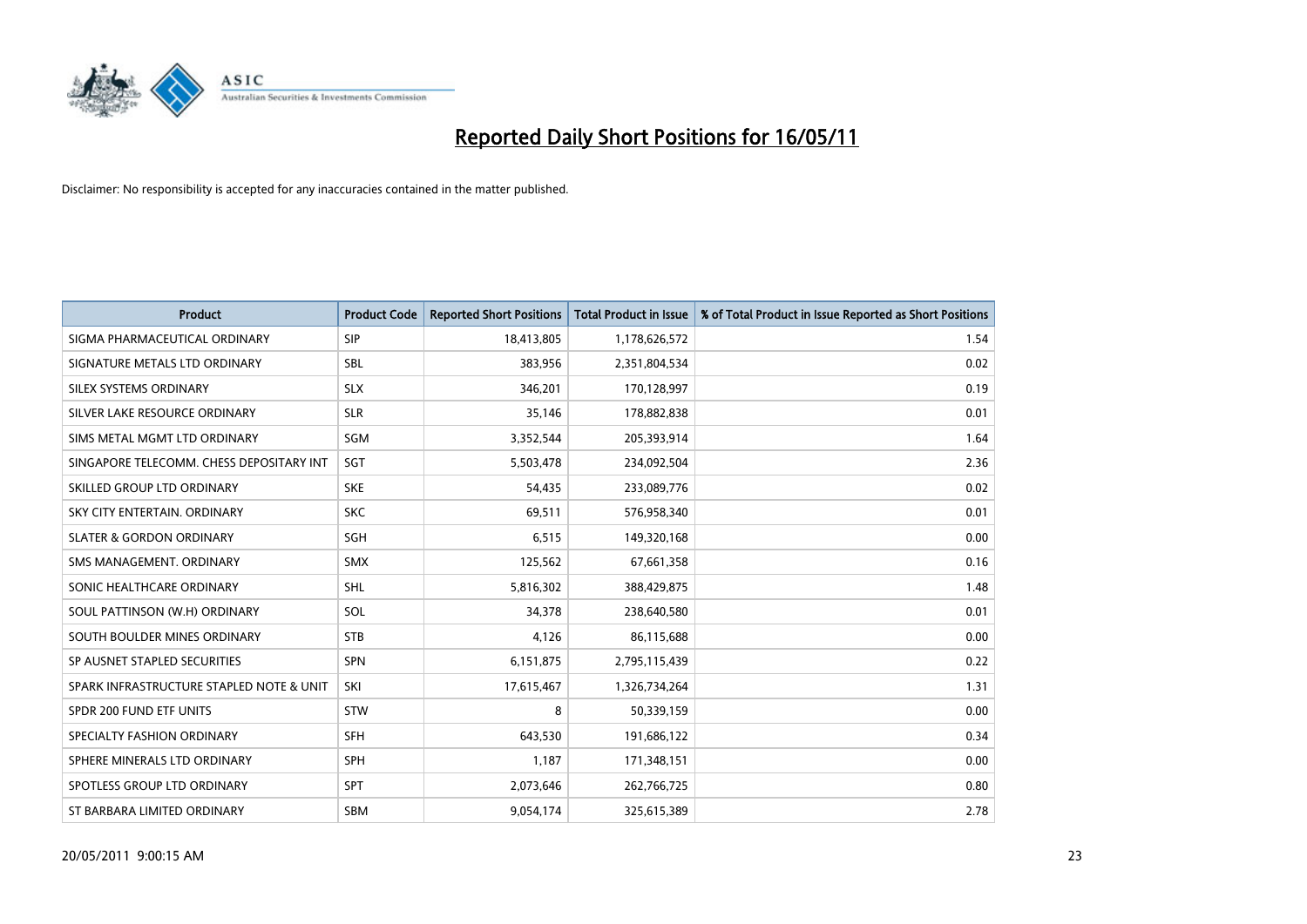

| <b>Product</b>                       | <b>Product Code</b> | <b>Reported Short Positions</b> | <b>Total Product in Issue</b> | % of Total Product in Issue Reported as Short Positions |
|--------------------------------------|---------------------|---------------------------------|-------------------------------|---------------------------------------------------------|
| STAGING CONNECTIONS ORDINARY         | <b>STG</b>          | 2,917,189                       | 78,317,726                    | 3.72                                                    |
| STANMORE COAL LTD ORDINARY           | <b>SMR</b>          | 82.840                          | 88,270,738                    | 0.09                                                    |
| STARPHARMA HOLDINGS ORDINARY         | SPL                 | 294,510                         | 247,402,721                   | 0.12                                                    |
| STH AMERICAN COR LTD ORDINARY        | SAY                 | 9,200                           | 245,846,493                   | 0.00                                                    |
| STH CRS ELECT ENGNR ORDINARY         | <b>SXE</b>          | 72,392                          | 142,678,939                   | 0.05                                                    |
| STHN CROSS MEDIA ORDINARY            | SXL                 | 4,031,571                       | 651,086,366                   | 0.59                                                    |
| STOCKLAND UNITS/ORD STAPLED          | SGP                 | 10,372,090                      | 2,383,036,717                 | 0.42                                                    |
| STRAITS RES LTD. ORDINARY            | SRO                 | 7,754,210                       | 324,655,749                   | 2.38                                                    |
| STW COMMUNICATIONS ORDINARY          | SGN                 | 313.668                         | 364,310,964                   | 0.07                                                    |
| SUN RESOURCES NL ORDINARY            | <b>SUR</b>          | 25,000                          | 444,369,734                   | 0.01                                                    |
| SUNCORP GROUP LTD ORDINARY           | <b>SUN</b>          | 9,156,218                       | 1,286,600,980                 | 0.69                                                    |
| SUNDANCE RESOURCES ORDINARY          | SDL                 | 12,843,726                      | 2,870,657,169                 | 0.43                                                    |
| SUNLAND GROUP LTD ORDINARY           | <b>SDG</b>          | 33,041                          | 224,881,794                   | 0.01                                                    |
| SUPER RET REP LTD ORDINARY           | <b>SUL</b>          | 131,158                         | 130,018,739                   | 0.11                                                    |
| SWICK MINING ORDINARY                | <b>SWK</b>          | 1,548                           | 236,724,970                   | 0.00                                                    |
| SYMEX HOLDINGS ORDINARY              | SYM                 | 177,221                         | 142,481,091                   | 0.12                                                    |
| <b>TABCORP HOLDINGS LTD ORDINARY</b> | <b>TAH</b>          | 3,274,971                       | 688,019,737                   | 0.45                                                    |
| <b>TALENT2 INTERNATION ORDINARY</b>  | <b>TWO</b>          | 7                               | 142,434,450                   | 0.00                                                    |
| <b>TALISMAN MINING ORDINARY</b>      | <b>TLM</b>          | 3,079                           | 130,438,627                   | 0.00                                                    |
| TANAMI GOLD NL ORDINARY              | <b>TAM</b>          | 56,835                          | 260,997,677                   | 0.02                                                    |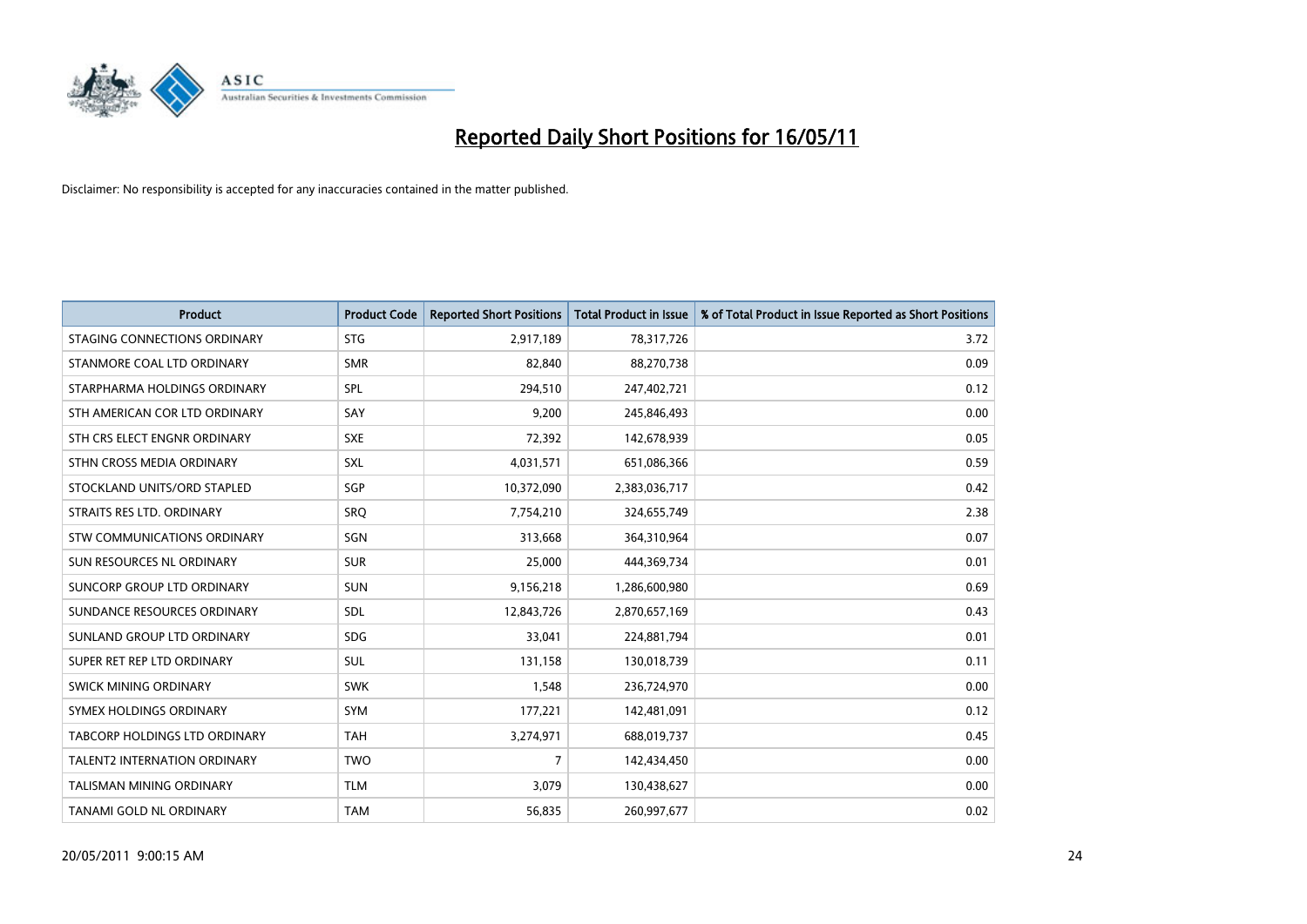

| <b>Product</b>                   | <b>Product Code</b> | <b>Reported Short Positions</b> | Total Product in Issue | % of Total Product in Issue Reported as Short Positions |
|----------------------------------|---------------------|---------------------------------|------------------------|---------------------------------------------------------|
| TAP OIL LIMITED ORDINARY         | <b>TAP</b>          | 848,728                         | 240,967,311            | 0.36                                                    |
| TARGET ENERGY ORDINARY           | <b>TEX</b>          | 250,000                         | 280,656,146            | 0.09                                                    |
| TASSAL GROUP LIMITED ORDINARY    | <b>TGR</b>          | 71,587                          | 146,304,404            | 0.03                                                    |
| TATTS GROUP LTD ORDINARY         | <b>TTS</b>          | 12,529,831                      | 1,318,683,208          | 0.94                                                    |
| TELECOM CORPORATION ORDINARY     | <b>TEL</b>          | 29,500,123                      | 1,924,652,813          | 1.53                                                    |
| TELSTRA CORPORATION. ORDINARY    | <b>TLS</b>          | 55,135,211                      | 12,443,074,357         | 0.42                                                    |
| TEN NETWORK HOLDINGS ORDINARY    | <b>TEN</b>          | 37,771,486                      | 1,045,236,720          | 3.61                                                    |
| TERANGA GOLD CORP CDI 1:1        | <b>TGZ</b>          | 477,887                         | 150,340,337            | 0.30                                                    |
| TFS CORPORATION LTD ORDINARY     | <b>TFC</b>          | 65,951                          | 275,789,494            | 0.02                                                    |
| THE REJECT SHOP ORDINARY         | <b>TRS</b>          | 667,678                         | 26,033,570             | 2.55                                                    |
| THINKSMART LIMITED ORDINARY      | <b>TSM</b>          | 3,304                           | 129,879,390            | 0.00                                                    |
| THOR MINING PLC CHESS DEPOSITARY | <b>THR</b>          | 2,307                           | 222,489,120            | 0.00                                                    |
| THORN GROUP LIMITED ORDINARY     | <b>TGA</b>          | 15,551                          | 129,858,924            | 0.01                                                    |
| THUNDELARRA EXPLOR, ORDINARY     | <b>THX</b>          | 57,135                          | 153,578,927            | 0.04                                                    |
| <b>TIGER RESOURCES ORDINARY</b>  | <b>TGS</b>          | 197,972                         | 668,635,549            | 0.03                                                    |
| TIMBERCORP LIMITED ORDINARY      | <b>TIM</b>          | 90,074                          | 352,071,429            | 0.02                                                    |
| <b>TISHMAN SPEYER UNITS</b>      | <b>TSO</b>          | 82,378                          | 338,440,904            | 0.03                                                    |
| TNG LIMITED ORDINARY             | <b>TNG</b>          | 4,321                           | 284,803,062            | 0.00                                                    |
| TOLL HOLDINGS LTD ORDINARY       | <b>TOL</b>          | 20,359,077                      | 710,128,531            | 2.84                                                    |
| TORO ENERGY LIMITED ORDINARY     | <b>TOE</b>          | 35.404                          | 964,936,676            | 0.00                                                    |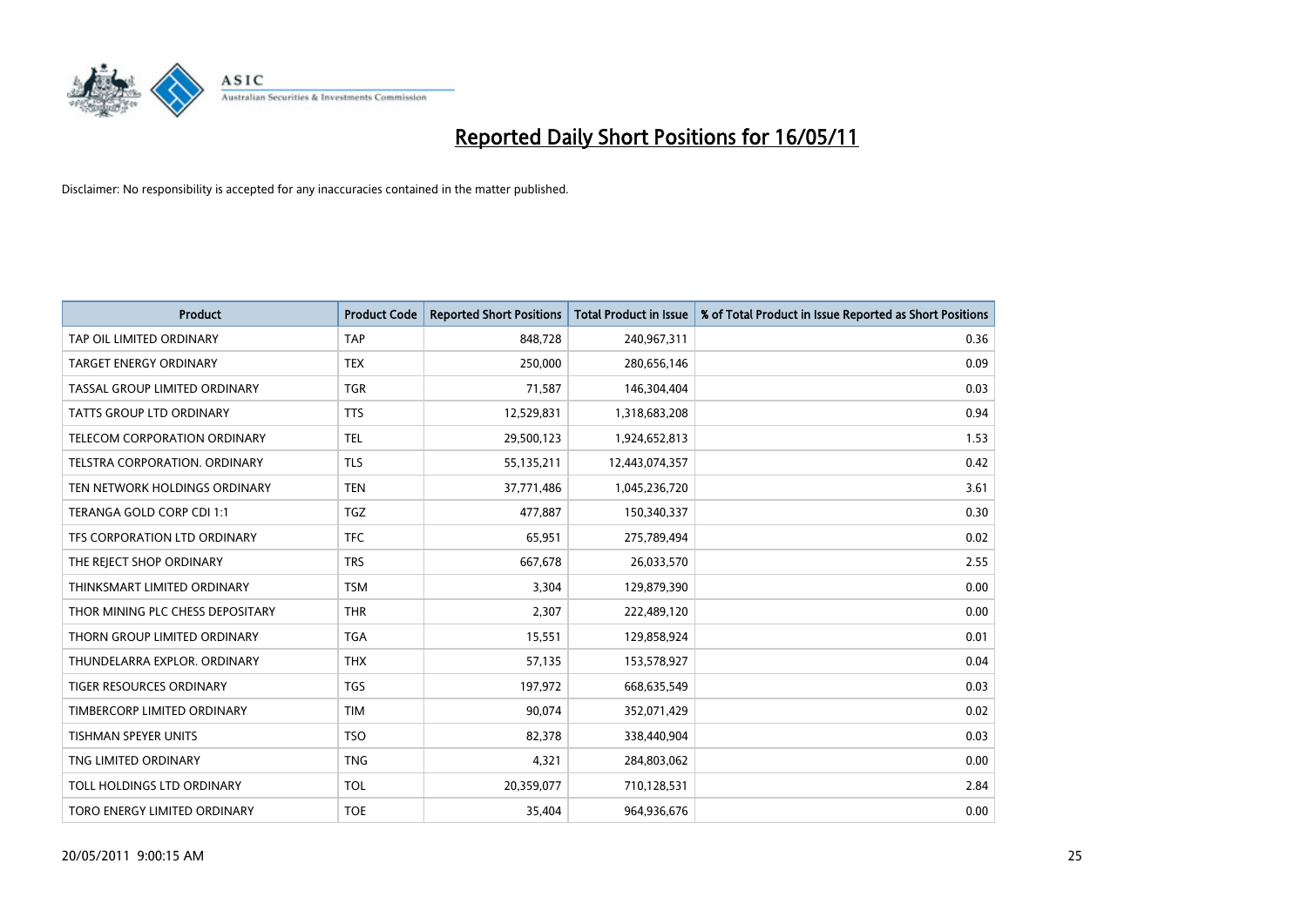

| <b>Product</b>                            | <b>Product Code</b> | <b>Reported Short Positions</b> | Total Product in Issue | % of Total Product in Issue Reported as Short Positions |
|-------------------------------------------|---------------------|---------------------------------|------------------------|---------------------------------------------------------|
| <b>TOWER LIMITED ORDINARY</b>             | <b>TWR</b>          | 690,119                         | 263,603,448            | 0.26                                                    |
| TOX FREE SOLUTIONS ORDINARY               | <b>TOX</b>          | 32,824                          | 92,290,500             | 0.02                                                    |
| TPG TELECOM LIMITED ORDINARY              | <b>TPM</b>          | 3,948,381                       | 775,522,421            | 0.49                                                    |
| TRANSFIELD SERV INFR STAPLED SECURITIES   | <b>TSI</b>          | 66,995                          | 438,756,421            | 0.02                                                    |
| <b>TRANSFIELD SERVICES ORDINARY</b>       | <b>TSE</b>          | 8,242,446                       | 549,715,957            | 1.50                                                    |
| TRANSPACIFIC INDUST, ORDINARY             | <b>TPI</b>          | 9,604,875                       | 960,638,735            | 0.98                                                    |
| TRANSURBAN GROUP TRIPLE STAPLED SEC.      | <b>TCL</b>          | 5,258,071                       | 1,443,543,731          | 0.33                                                    |
| TREASURY WINE ESTATE DEFERRED SETTLEMENT  | <b>TWE</b>          | 7,481,669                       | 650,000,000            | 1.16                                                    |
| TRINITY GROUP STAPLED SECURITIES          | <b>TCO</b>          | 31,792                          | 203,405,927            | 0.01                                                    |
| TROY RESOURCES NL ORDINARY                | <b>TRY</b>          | 44,006                          | 87,970,323             | 0.04                                                    |
| UGL LIMITED ORDINARY                      | <b>UGL</b>          | 5,368,731                       | 166,047,171            | 3.23                                                    |
| UNILIFE CORPORATION CDI US PROHIBITED     | <b>UNS</b>          | 580,448                         | 273,315,305            | 0.21                                                    |
| UXC LIMITED ORDINARY                      | <b>UXC</b>          | 45,584                          | 305,789,718            | 0.01                                                    |
| VALAD PROPERTY GROUP STAPLED US PROHIBIT. | <b>VPG</b>          | 3,909,525                       | 115,108,116            | 3.39                                                    |
| <b>VDM GROUP LIMITED ORDINARY</b>         | <b>VMG</b>          | 11,116                          | 193,127,749            | 0.01                                                    |
| <b>VENTURE MINERALS ORDINARY</b>          | <b>VMS</b>          | 214,436                         | 220,943,592            | 0.10                                                    |
| VIRGIN BLUE HOLDINGS ORDINARY             | <b>VBA</b>          | 40,879,742                      | 2,210,197,600          | 1.83                                                    |
| VISION GROUP HLDGS ORDINARY               | <b>VGH</b>          | 78,000                          | 74,197,532             | 0.11                                                    |
| <b>VITA GROUP LTD ORDINARY</b>            | <b>VTG</b>          | 75,190                          | 142,499,800            | 0.05                                                    |
| VITERRA INC CDI 1:1                       | <b>VTA</b>          | 3,828                           | 68,629,939             | 0.01                                                    |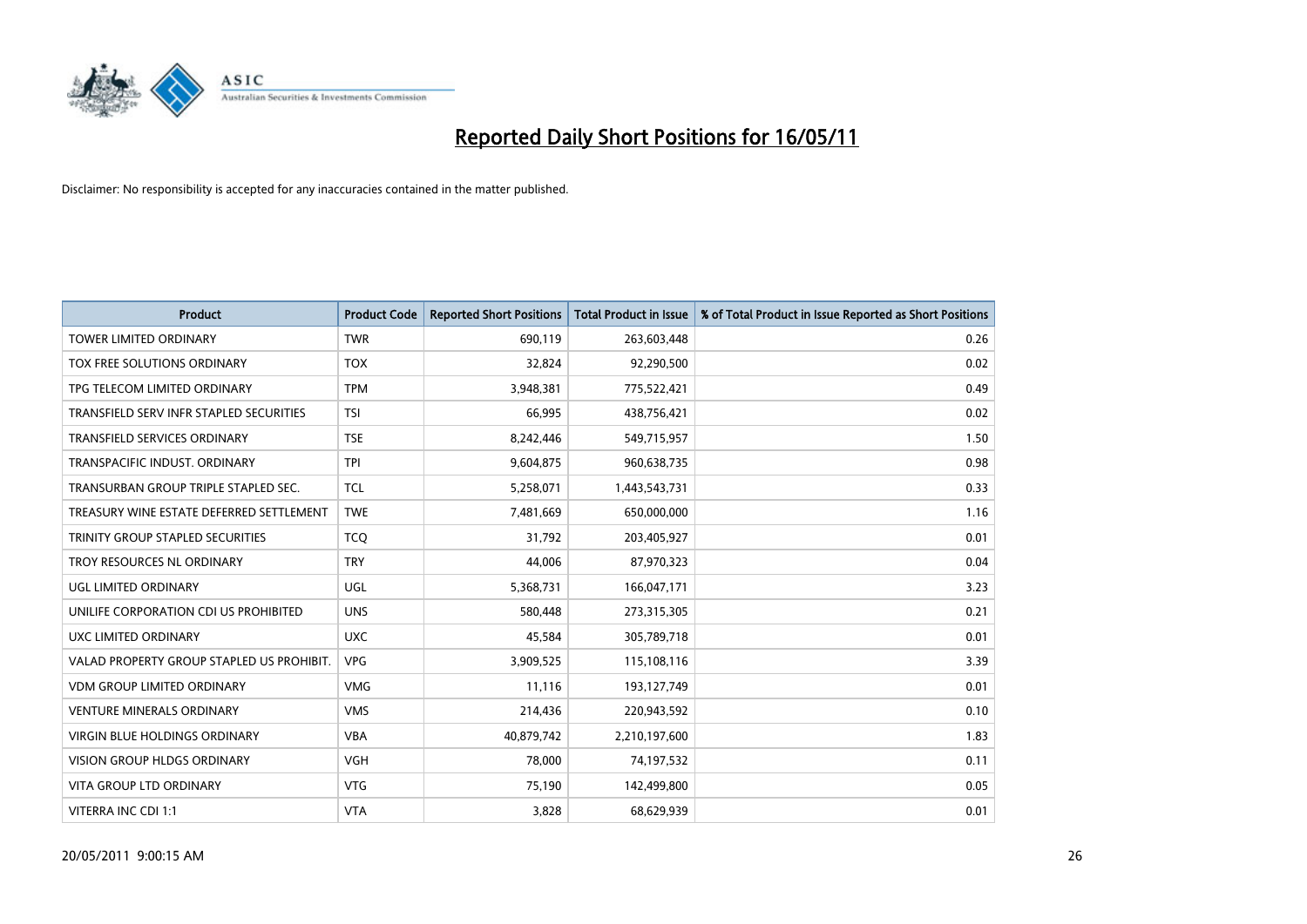

| <b>Product</b>                         | <b>Product Code</b> | <b>Reported Short Positions</b> | <b>Total Product in Issue</b> | % of Total Product in Issue Reported as Short Positions |
|----------------------------------------|---------------------|---------------------------------|-------------------------------|---------------------------------------------------------|
| WARRNAMBOOL CHEESE ORDINARY            | <b>WCB</b>          | 248                             | 53,919,014                    | 0.00                                                    |
| <b>WATPAC LIMITED ORDINARY</b>         | <b>WTP</b>          | 40,211                          | 183,341,382                   | 0.01                                                    |
| <b>WDS LIMITED ORDINARY</b>            | <b>WDS</b>          | 701                             | 144,055,662                   | 0.00                                                    |
| WEBJET LIMITED ORDINARY                | <b>WEB</b>          | 389,483                         | 77,961,278                    | 0.50                                                    |
| <b>WESFARMERS LIMITED ORDINARY</b>     | <b>WES</b>          | 22,541,806                      | 1,005,197,704                 | 2.23                                                    |
| WESFARMERS LIMITED PARTIALLY PROTECTED | <b>WESN</b>         | 93,341                          | 151,874,458                   | 0.06                                                    |
| WESTERN AREAS NL ORDINARY              | <b>WSA</b>          | 6,996,356                       | 179,735,899                   | 3.91                                                    |
| WESTERN DESERT RES. ORDINARY           | <b>WDR</b>          | 948                             | 155,209,435                   | 0.00                                                    |
| WESTFIELD GROUP ORD/UNIT STAPLED SEC   | <b>WDC</b>          | 8,430,930                       | 2,308,988,539                 | 0.32                                                    |
| WESTFIELD RETAIL TST UNIT STAPLED      | <b>WRT</b>          | 31,225,243                      | 3,054,166,195                 | 1.01                                                    |
| WESTPAC BANKING CORP ORDINARY          | <b>WBC</b>          | 27,311,036                      | 3,009,628,822                 | 0.87                                                    |
| WHITE ENERGY COMPANY ORDINARY          | <b>WEC</b>          | 3,459,281                       | 316,104,241                   | 1.08                                                    |
| WHITEHAVEN COAL ORDINARY               | <b>WHC</b>          | 1,741,498                       | 493,800,069                   | 0.34                                                    |
| WHK GROUP LIMITED ORDINARY             | <b>WHG</b>          | 63,717                          | 265,142,652                   | 0.02                                                    |
| <b>WILDHORSE ENERGY ORDINARY</b>       | <b>WHE</b>          | 26,413                          | 227,117,335                   | 0.01                                                    |
| WINDIMURRA VANADIUM ORDINARY           | <b>WVL</b>          | 163,685                         | 154,278,674                   | 0.11                                                    |
| WOODSIDE PETROLEUM ORDINARY            | <b>WPL</b>          | 1,953,513                       | 793,229,820                   | 0.23                                                    |
| WOOLWORTHS LIMITED ORDINARY            | <b>WOW</b>          | 4,307,358                       | 1,216,421,820                 | 0.32                                                    |
| <b>WORLEYPARSONS LTD ORDINARY</b>      | <b>WOR</b>          | 4,937,630                       | 241,665,385                   | 2.00                                                    |
| WOTIF.COM HOLDINGS ORDINARY            | <b>WTF</b>          | 10,496,162                      | 210,980,444                   | 4.96                                                    |